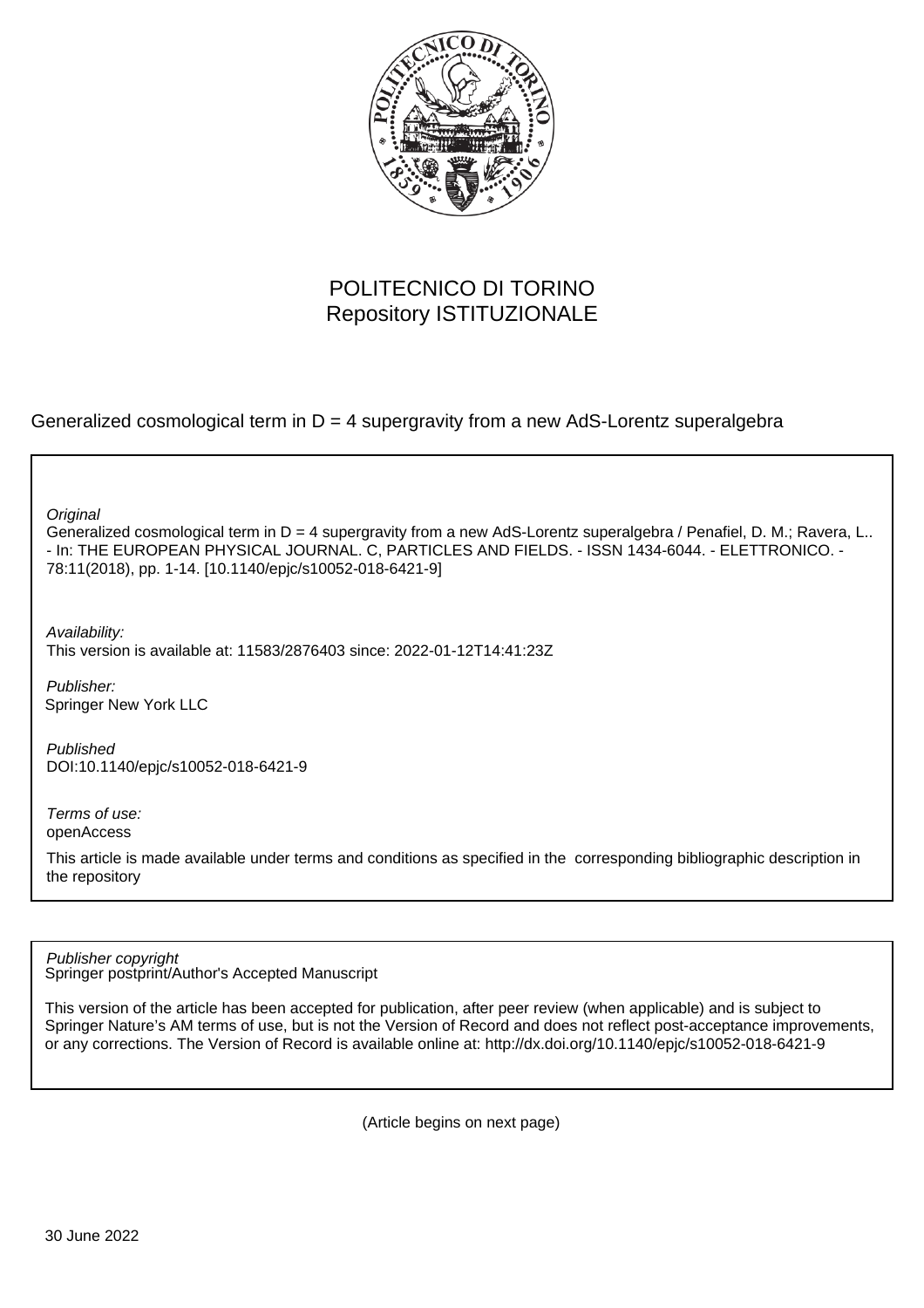Regular Article - Theoretical Physics

## **THE EUROPEAN** PHYSICAL JOURNAL C



# Generalized cosmological term in  $D = 4$  supergravity from a new *AdS***–Lorentz superalgebra**

**Diego M. Peñafiel<sup>1,a</sup>, Lucrezia Ravera<sup>2,[b](http://orcid.org/0000-0003-4516-5127)</sup>o** 

<sup>1</sup> Instituto de Física, Pontificia Universidad Católica de Valparaíso, Casilla 4059, Valparaiso, Chile <sup>2</sup> INFN, Sezione di Milano, Via Celoria 16, 20133 Milan, Italy

Received: 7 September 2018 / Accepted: 5 November 2018 © The Author(s) 2018

**Abstract** A new supersymmetrization of the so-called *Ad S*–Lorentz algebra is presented. It involves two fermionic generators and is obtained by performing an abelian semigroup expansion of the superalgebra  $\mathfrak{osp}(4|1)$ . The peculiar properties of the aforesaid expansion method are then exploited to construct a  $D = 4$  supergravity action involving a generalized supersymmetric cosmological term in a geometric way, only from the curvatures of the novel superalgebra. The action obtained with this procedure is a MacDowell– Mansouri like action. Gauge invariance and supersymmetry of the action are also analyzed.

### **1 Introduction**

As it is well known, a good candidate for describing dark energy is the cosmological constant (see, for example,  $[1,2]$ ). Then, it becomes interesting to analyze the ways in which cosmological constant terms can be introduced in (super)gravity theories. In particular, the  $D = 4$  supergravity theory with a cosmological term can be developed in a geometric formulation, where the theory is constructed from the curvatures of the superalgebra  $\mathfrak{osp}(4|1)$  and the resulting action is the so-called MacDowell–Mansouri action [3].

On the other hand, as it was shown in  $[4,5]$ , the renormalized action for *AdS* gravity in four-dimensions, corresponding to the (bosonic) MacDowell–Mansouri action, is on-shell equivalent to the square of the Weyl tensor describing conformal gravity. Then, a further motivation in the construction of (super)gravity MacDowell–Mansouri like actions lies in the fact that they suggest a (super)conformal structure.<sup>1</sup>

Considering, instead, Minkowski spacetime, its symmetries are described by the Poincaré algebra, which is generated by {*Jab*, *Pa*}, being *Jab* and *Pa* the Lorentz and spacetime translations generators, respectively, where, in particular,

$$
[P_a, P_b] = 0.\t\t(1.1)
$$

The symmetries of Minkowski spacetime can be generalized and extended from the Poincaré to the Maxwell symmetries [12–21] (see also the more recent work [22] for an alternative way of closing Maxwell-like algebras). The most general deformation is

$$
[P_a, P_b] = Z_{ab},\tag{1.2}
$$

where  $Z_{ab}$  ( $Z_{ba} = -Z_{ab}$ ) transforms as a tensor under Lorentz transformations and is associated with a constant electromagnetic background field. Then, one can analyze the commutator of  $Z_{ab}$  with  $P_a$  and iterate the procedure [17]. In this way, as it was shown in  $[23]$  (see also  $[24]$ ), the most general structure one obtains is the infinite-dimensional *free Lie algebra*, called Maxwell<sub>∞</sub> in the quoted references, generated by the *Pa*'s.

The ("conventional") Maxwell algebra *M* of [13–15,17] (also denoted in the literature as  $\mathfrak{B}_4$ ) is generated by the set {*Jab*, *Pa*, *Zab*} and its commutation relations read as follows:

<sup>a</sup> e-mail: [diego.molina.p@pucv.cl](mailto:diego.molina.p@pucv.cl)

<sup>&</sup>lt;sup>b</sup> e-mail: [lucrezia.ravera@mi.infn.it](mailto:lucrezia.ravera@mi.infn.it)

 $1<sup>1</sup>$  Let us mention, here, that the development of more complicated supergravity theories, such as matter-couple ones, can be carried on in a systematic way with the superconformal method (see the book [6] for a review). Indeed, in this approach, which is based on early work  $[7-10]$ on the understanding of supergravity from the superconformal algebra [11], the conformal symmetry is properly used as a tool for constructing matter-coupled supergravity theories with local Poincaré supersymmetry in such a way to gain insight into their structure.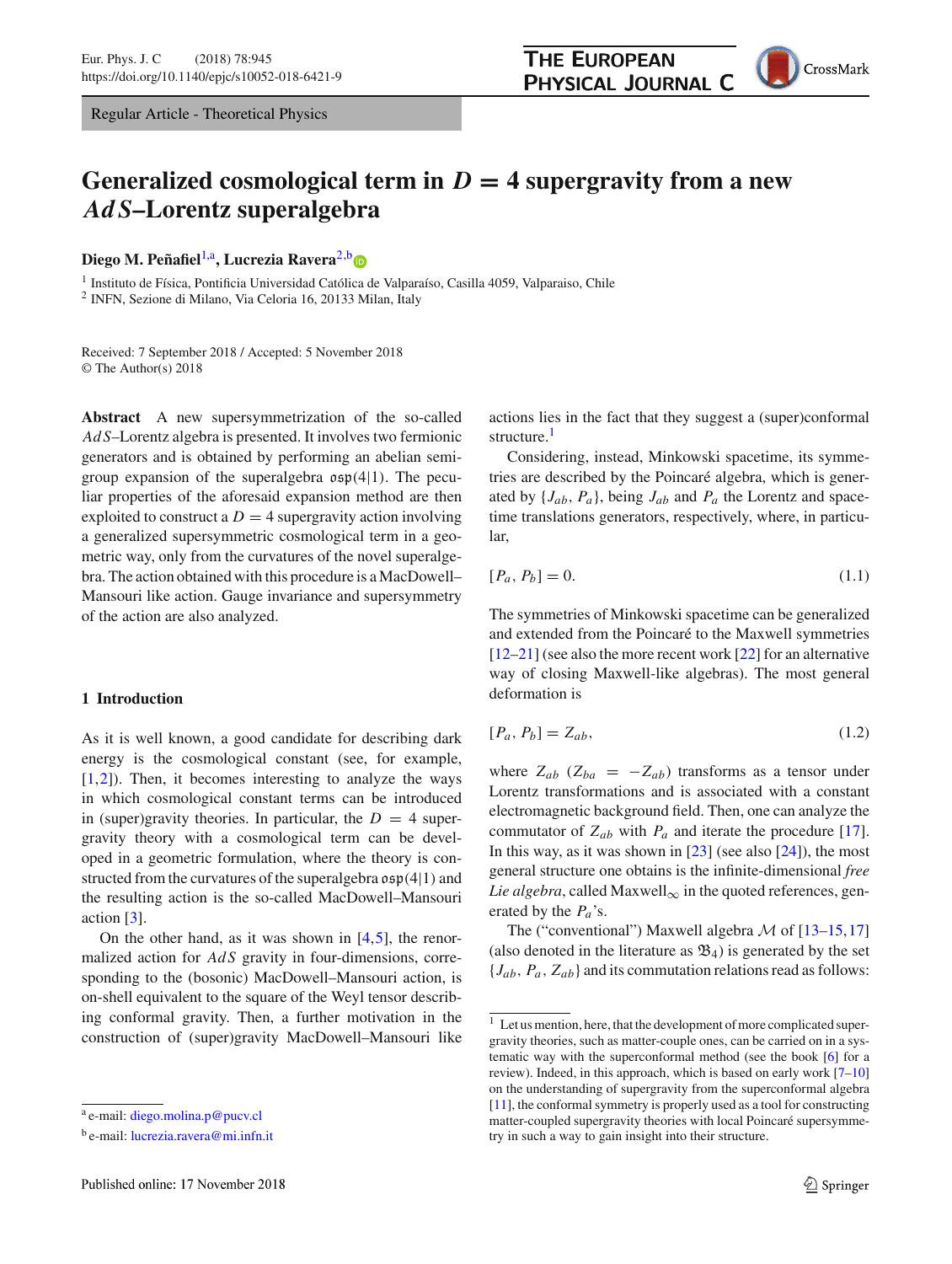$$
[P_a, P_b] = \Lambda Z_{ab},
$$
  
\n
$$
[J_{ab}, J_{cd}] = \eta_{bc} J_{ad} - \eta_{ac} J_{bd} - \eta_{bd} J_{ac} + \eta_{ad} J_{bc},
$$
  
\n
$$
[J_{ab}, P_c] = \eta_{bc} P_a - \eta_{ac} P_b,
$$
  
\n
$$
[J_{ab}, Z_{cd}] = \eta_{bc} Z_{ad} - \eta_{ac} Z_{bd} - \eta_{bd} Z_{ac} + \eta_{ad} Z_{bc},
$$
  
\n
$$
[Z_{ab}, Z_{cd}] = 0, \quad [Z_{ab}, P_c] = 0.
$$
  
\n(1.3)

Here, the bosonic generators  $Z_{ab}$  are tensorial abelian charges. We stress that the Maxwell algebra is not unique at bosonic (and supersymmetric) level. From the Lie algebra cohomology perspective, one can deform also the commutation relations  $[Z_{ab}, Z_{cd}] = 0$  and  $[Z_{ab}, P_c] = 0$  requiring the Jacobi identity to be obeyed in order to end up with a consistent Lie algebra [17,23,24], and iterate the construction to properly obtain all possible multiple commutators of the *Pa*'s (namely, the so-called *free Lie algebra* generated by the *Pa* 's).

The constant  $\Lambda$  appearing in (1.3) can be related to the cosmological constant when  $[\Lambda] = M^2$ . Setting  $\Lambda = e$ , being *e* the electromagnetic coupling constant, we get the description of an enlarged spacetime in the presence of a constant electromagnetic background field. Indeed, in order to interpret the Maxwell algebra (and the corresponding Maxwell group), a Maxwell group-invariant particle model on the extended spacetime  $(x^{\mu}, \phi^{\mu\nu})$ , with the translations of  $\phi^{\mu\nu}$  generated by  $Z_{\mu\nu}$  (that is  $Z_{ab}$  in the components language), was studied [16–21]: The interaction term described by a Maxwellinvariant 1-form introduces new tensor degrees of freedom  $f_{\mu\nu}$ , momenta conjugate to  $\phi^{\mu\nu}$ , that, in the equations of motion, play the role of a background electromagnetic field which is constant on-shell and leads to a closed, Maxwellinvariant 2-form. Interestingly, in [25] the authors presented an alternative way of introducing the generalized cosmological constant term adopting the Maxwell algebra.

On the other hand, it was shown that the Maxwell symmetries can be deformed in such a way to obtain the  $\mathfrak{so}(D -$ 1, 2)  $\oplus$   $\mathfrak{so}(D-1, 1)$  or  $\mathfrak{so}(D, 1) \oplus \mathfrak{so}(D-1, 1)$  algebras  $[18,20,26,27]$ , where the  $Z_{ab}$  generators are non-abelian. Then, if spacetime symmetries are considered as local symmetries, one can construct Chern–Simons gravity actions in which dark energy can be interpreted as part of the metric of spacetime.

Subsequently, in [28] it was shown that a generalized cosmological constant term can also be introduced in a Born– Infeld like action constructed from the curvatures of the so-called *Ad S*–Lorentz algebra, *Ad S* − *L*<sup>4</sup> (also known as  $\mathfrak{so}(D-1,1)$  ⊕  $\mathfrak{so}(D-1,2)$ , or Poincaré semisimple extended algebra). The *Ad S*–Lorentz algebra, which was first introduced and described as a tensorial semi-simple enlargement of the Poincaré algebra and as a Lie algebra deformation of the Maxwell algebra [15,18,20,26,27], can also be obtained by performing an abelian semigroup expansion (*S*-expansion, for short) of the *Ad S* algebra, as it was shown in [29]. The general theory of expansions of Lie (super)algebras, which allows to derive new Lie (super)algebras and, correspondingly, new physical theories, was first introduced in [30]. Subsequently, in [31] the authors formulated the so-called *S*-expansion procedure, which is based on combining the multiplication law of a semigroup *<sup>S</sup>* with the structure constants of a Lie (super)algebra g. The new Lie (super)algebra one ends up with is called the *S*-expanded (super)algebra  $g_S = S \times g$ , and the *S*expansion method also provide in a simple way an invariant tensor for it, in terms of an invariant tensor for the starting (super)algebra g, which is particularly helpful in the (geometric) construction of new (super)gravity theories. In fact, diverse (super)gravity theories have been studied by exploiting the *S*-expansion method and its properties (see, for instance, the relevant results presented in [32–46]).

The *S*-expansion method allows to obtain two separate types of Lie algebras, denoted in the literature as  $\mathfrak{B}_m$ (Maxwell algebras type) and *Ad S*−*L<sup>m</sup>* (for a concise review see, for example, [22]). Both can be related with each other by Inönü–Wigner contraction. The integer index *m* > 2 labels different representatives, where standard generators of the Lorentz transformations  $J_{ab}$  and translations  $P_a$  become equipped with another set (or sets) of new generators *Zab* and  $R_a$ . The value  $m - 1$  might be used to indicate the total number of different generators  $(J_{ab}, P_a, Z_{ab} = Z_{ab}^{(1)}, R_a, =$  $R_a^{(1)}$ ,  $Z_{ab}^{(2)}$ ,  $R_a^{(2)}$ , ...). In particular,  $\mathfrak{B}_3$  and  $AdS - \mathcal{L}_3$  corre-<br>spond to the Poincaré and to the *Ad S* algebras, respectively spond to the Poincaré and to the *Ad S* algebras, respectively, while  $\mathfrak{B}_4$  represents the Maxwell algebra M written in (1.3) (obtained by including the *Zab* generator).

Referring to superalgebras, the minimal supersymmetrization of the Maxwell algebra (*sM*) was introduced in [47], and it requires two fermionic charges. Extensive studies and analyses of the minimal Maxwell superalgebra and its generalizations have been preformed using expansion methods in [48,49]. Let us mention that other relevant superalgebras containing two fermionic charges were introduced and deeply analyzed in [50–55]. In particular, we are referring to the D'Auria–Fré superalgebra, introduced in [50] and further analyzed in [52,53], underlying the Free Differential Algebra describing  $D = 11$  supergravity, the Green algebra [51], in the context of superstring, and Maxwell-type superalgebras related to  $D = 4$  and  $D = 11$  supergravity [54,55].

Concerning the minimal Maxwell superalgebra *sM*, in [56] it was shown that the  $\mathcal{N} = 1$ ,  $D = 4$  pure supergravity Lagrangian can be obtained as a quadratic expression in the curvatures associated with *sM*. The action of [56] does not include the cosmological constant.

Let us specify, here, that in the recent paper [24] the authors gave the structure of a *free Lie superalgebra* for studying extensions of the Poincaré superalgebra, and that the contractions of the  $\mathfrak{B}_m$  algebras we have considered so far are subalgebras of the free Lie (Maxwell super)algebra, which can be viewed as a universal structure comprising,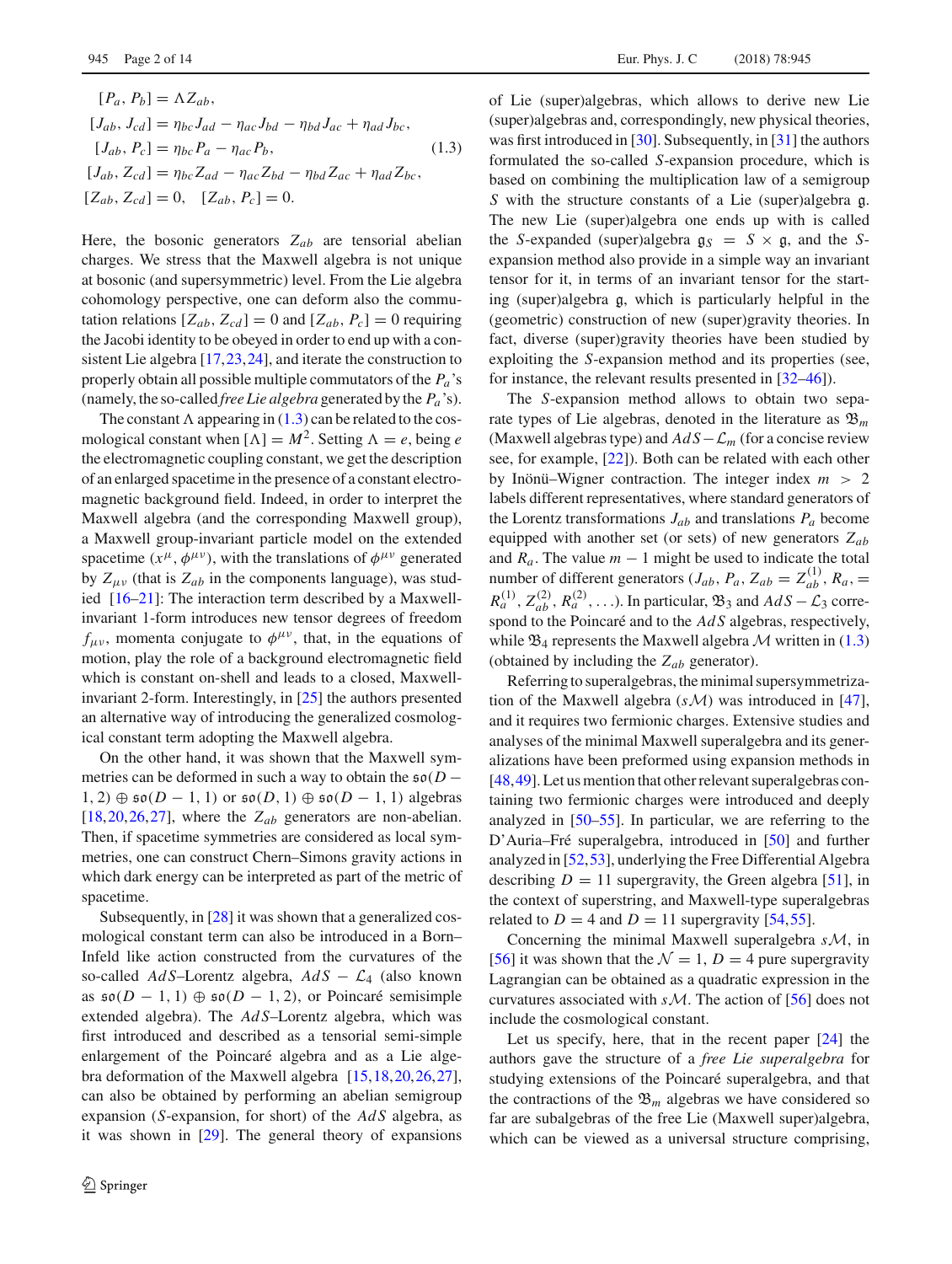by quotienting, generalizations existing in the literature. In particular, as shown in [24], the superalgebra  $s$ *M* arises as a particular finite-dimensional quotient of the free Lie superalgebra in four spacetime dimensions generated by odd supertranslations  $Q_\alpha$ .

On the other hand, in [39] the authors demonstrated that the  $AdS$ –Lorentz superalgebra  $sAdS - \mathcal{L}_4$  (minimal supersymmetrization of the  $AdS$ –Lorentz algebra  $AdS - \mathcal{L}_4$  of [28]) allows to construct in a geometric way the supergravity containing a generalized supersymmetric cosmological constant. The four-dimensional action of [39] is built only from the curvatures of  $sAdS - \mathcal{L}_4$  and corresponds to a MacDowell–Mansouri like action. In the same paper, the authors also extended their result introducing the so-called generalized minimal *Ad S*–Lorentz superalgebra, building a more general action.

The superalgebra *s Ad S*−*L*<sup>4</sup> of [39] presents the following anticommutation relation:

$$
\{Q_{\alpha}, Q_{\beta}\} = -\frac{1}{2} \left[ \left( \gamma^{ab} C \right)_{\alpha\beta} Z_{ab} - 2 \left( \gamma^{a} C \right)_{\alpha\beta} P_{a} \right],
$$
\n(1.4)

being *Q*<sup>α</sup> a four-components Majorana spinor charge. In  $(s)$ *Ad S* −  $\mathcal{L}_4$ , unlike the case of the (minimal supersymmetrization of) the Maxwell algebra (*s*)*M*, the new generators *Zab* are non-abelian and behave as Lorentz generators. Their presence implies the introduction of a new bosonic field which modified the definition of the curvatures when building a (super)gravity theory for the *Ad S*–Lorentz (super)algebra  $(s)$  *Ad S* −  $\mathcal{L}_4$ . Furthermore, *sAd S* −  $\mathcal{L}_4$  contains only one spinor charge, while, as shown in [47], the minimal supersymmetrization of the Maxwell algebra requires two Majorana spinor charges.

Actually, as we have already mentioned, in [39] the authors also presented the generalized minimal *Ad S*–Lorentz superalgebra, which involves two fermionic charges. However, it also includes two extra bosonic generators  $(\tilde{Z}_{ab})$ and  $Z_a$ ), and an Inönü–Wigner contraction of the generalized minimal *Ad S*–Lorentz superalgebra provides the generalized minimal Maxwell superalgebra *sM*<sup>4</sup> [38], which involves an extra bosonic generator  $Z_{ab}$  with respect to the minimal super-Maxwell algebra *sM* of [47]. Then, in order to end up with the Maxwell algebra *M*, one should further contract the bosonic subalgebra of  $s\mathcal{M}_4$  in such a way to remove the extra bosonic generator  $Z_{ab}$ .

The *Ad S*–Lorentz type (super)algebras also possesses the non-commutativity  $[P_a, P_b] = Z_{ab}$ , which is also present in the Maxwell (super)symmetries. Nevertheless, unlike the MacDowell–Mansouri Lagrangians for osp(4|1) and for *s Ad S*−*L*<sub>4</sub>, it was shown in [38] that the supergravity action à la MacDowell–Mansouri based on the generalized minimal Maxwell superalgebra *sM*<sup>4</sup> does not reproduce the supersymmetric cosmological constant term in the action. This is a direct consequence of the *S*-expansion procedure. The result of [38] corresponds to a generalization of the one previously presented in [56]. In both cases, the super-Maxwell fields only appears in boundary terms of the resulting Lagrangian.

Let us specify that, in general, the (super-)Maxwell (super)gravity theories are not invariant under the corresponding Maxwell (super)algebra. On the other hand, there has been a growing interest in the study of threedimensional Chern–Simons (super)gravity theories invariant under Maxwell type (super)algebras [42,44–46,57–60]. In particular, in [46] the authors presented the construction of the  $(2 + 1)$ -dimensional Chern–Simons supergravity theory invariant, by construction, under the minimal Maxwell superalgebra (that is, under the super-Maxwell gauge transformation) in absence of extra fields, obtaining a supergravity action without cosmological constant term characterized by three coupling constants, and showed that the Maxwell supergravity obtained appears as a vanishing cosmological constant limit of a minimal *Ad S*–Lorentz supergravity (the flat limit was applied at the level of the superalgebra, Chern– Simons action, supersymmetry transformation laws, and field equations).

Thus, introducing a generalized supersymmetric cosmological term through super-Maxwell symmetries in the context of supergravity seems to be a hard task.<sup>2</sup> Conversely, the *Ad S*–Lorentz type superalgebras seem to be better candidates for introducing the cosmological term in supergravity, in the presence of bosonic generators  $Z_{ab}$ . Let us also mention that, in [39], unlike the case of Maxwell-type superalgebras, the bosonic fields associated to the Lorentz-like generators *Zab* appear not only in the boundary terms but also in the bulk Lagrangian of the model.

With this motivation, the aim of the present paper it to construct a MacDowell–Mansouri like action based on a new *Ad S*–Lorentz type superalgebra involving two fermionic charges and possessing a bosonic subalgebra that does not contains any additional generator with respect to the Maxwell algebra  $M$ , in such a way that, when contracted, it directly reproduces *M*. In this sense, such a superalgebra could also be viewed as the minimal supersymmetrization of a minimal Maxwell-like algebra (actually, of a deformation of *M*) in which the bosonic generator  $Z_{ab}$  is non-abelian (in particular,  $[Z_{ab}, Z_{cd}] = \eta_{bc} Z_{ad} - \eta_{ac} Z_{bd} - \eta_{bd} Z_{ac} + \eta_{ad} Z_{bc}$ see also [18,20] for non-abelian deformations of Maxwell (super)algebras) and where  $[Z_{ab}, P_c] = \eta_{bc} P_a - \eta_{ac} P_b$ , even if, as we will see, the generators  $Z_{ab}$  in this case will not behave as Lorentz generators when considering the supersymmetric extension and the corresponding commutation relations with the fermionic charges. Thus, in this paper we first present the aforesaid new supersymmetrization of

<sup>&</sup>lt;sup>2</sup> Actually, this was done in  $[61]$ , but in the formalism of the so-called constrained BF theories (see [61] and references therein).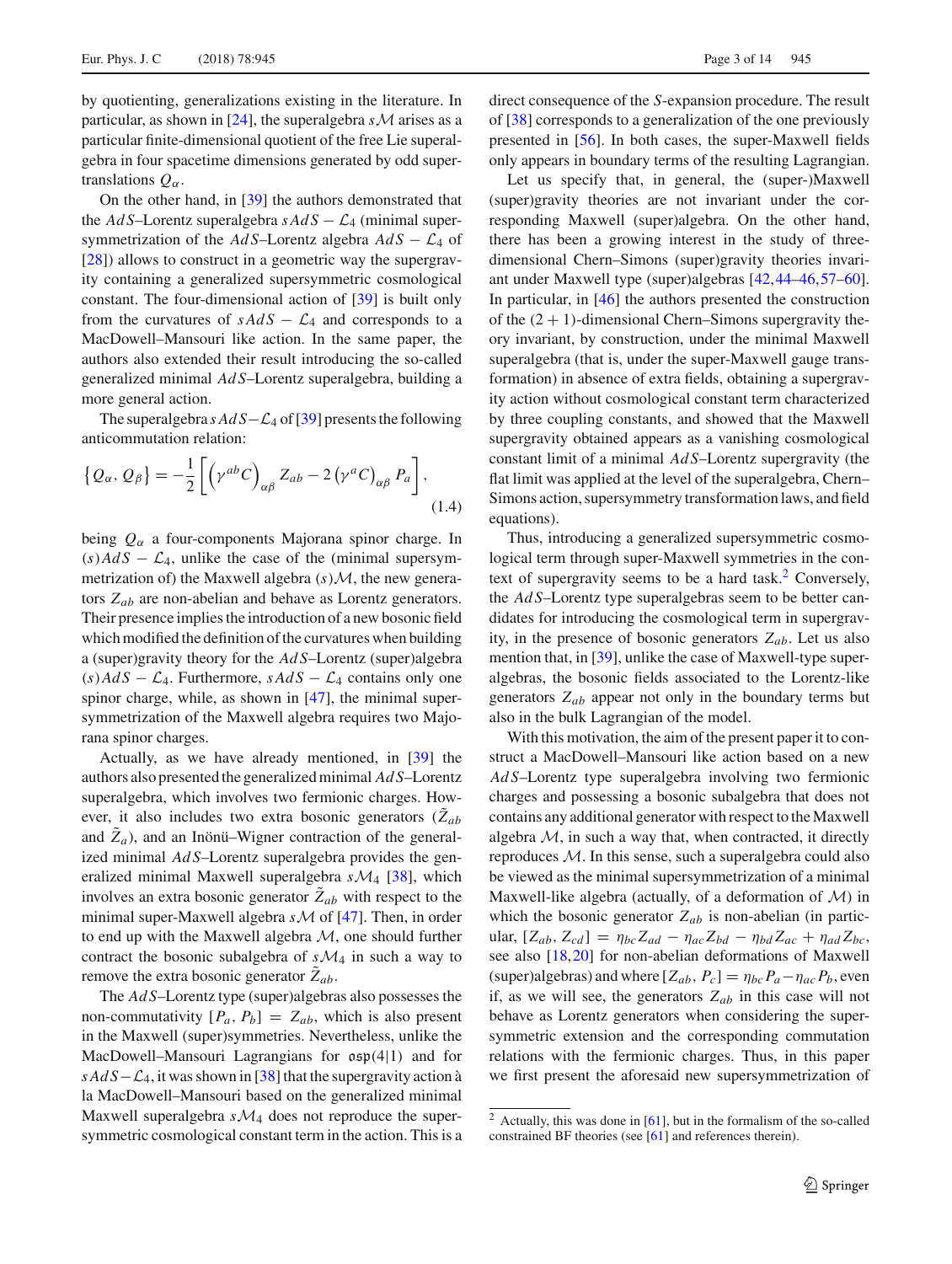*Ad S* −  $\mathcal{L}_4$  (we will call it  $\tilde{s}AdS - \mathcal{L}_4$ , for short) as an abelian semigroup expansion of  $\mathfrak{osp}(4|1)$ . Then, we show that  $\tilde{s}AdS - \mathcal{L}_4$  allows to construct in a geometric way a  $D = 4$ supergravity action containing a generalized supersymmetric cosmological term. The action we end up with corresponds to a MacDowell–Mansouri like action written in terms of the  $\tilde{s}AdS - \mathcal{L}_4$  curvatures. Our result is a new supersymmetric extension of [28] involving two fermionic generators. In our model, the  $\tilde{s}AdS - \mathcal{L}_4$  fields will appear not only in the boundary terms, but also in the bulk Lagrangian (analogously to what happened in [39] and differently from what happened in  $[38,56]$ ). Referring to the recent works  $[62-65]$ , we conjecture that the presence of the  $\tilde{s}AdS - \mathcal{L}_4$  fields in the bulk and in the boundary would allow to recover the supersymmetry invariance of a supergravity theory based on the superalgebra  $\tilde{s}AdS-\mathcal{L}_4$  in the presence of a non-trivial boundary of spacetime in the so-called rheonomic (i.e., geometric) approach.

The paper is organized as follows: In Sect. 2, we present the new superalgebra  $\tilde{s}AdS - \mathcal{L}_4$  as an *S*-expansion of  $\mathfrak{osp}(4|1)$ . Subsequently, in Sect. 3 we construct in a geometric way a  $D = 4$  supergravity model containing a generalized supersymmetric cosmological term only from the curvatures of  $\tilde{s}AdS - \mathcal{L}_4$ ; the action obtained corresponds to a MacDowell–Mansouri like action. Then, we analyze the supersymmetry invariance of the theory. Finally, Sect. 4 contains the conclusions and possible future developments. In the Appendix we collect our conventions and some useful formulas.

## **2** *AdS***–Lorentz superalgebra**  $\tilde{s}AdS$  **−**  $\mathcal{L}_4$  as an *S***-expansion of osp***(***4|1***)*

In the following, we apply the *S*-expansion method to  $\mathfrak{osp}(4|1)$  by using a particular abelian semigroup and obtain a new supersymmetrization of *Ad S* − *L*4. We will name this novel superalgebra  $\tilde{s}AdS - \mathcal{L}_4$ , for short.

Let us first recall that the generators  $\{J_{ab}, P_a, Q_\alpha\}$  (with  $a = 0, 1, 2, 3, \alpha = 1, 2, 3, 4$  of  $\mathfrak{osp}(4|1)$  fulfill the (anti)commutation relations:3

$$
\begin{aligned}\n\left[\tilde{J}_{ab}, \tilde{J}_{cd}\right] &= \eta_{bc} \tilde{J}_{ad} - \eta_{ac} \tilde{J}_{bd} - \eta_{bd} \tilde{J}_{ac} + \eta_{ad} \tilde{J}_{bc}, \\
\left[\tilde{J}_{ab}, \tilde{P}_c\right] &= \eta_{bc} \tilde{P}_a - \eta_{ac} \tilde{P}_b, \\
\left[\tilde{P}_a, \tilde{P}_b\right] &= \tilde{J}_{ab}, \\
\left[\tilde{J}_{ab}, \tilde{Q}_{\alpha}\right] &= -\frac{1}{2} \left(\gamma_{ab} \tilde{Q}\right)_{\alpha}, \\
\left[\tilde{P}_a, \tilde{Q}_{\alpha}\right] &= -\frac{1}{2} \left(\gamma_a \tilde{Q}\right)_{\alpha}, \\
\left\{\tilde{Q}_{\alpha}, \tilde{Q}_{\beta}\right\} &= -\frac{1}{2} \left[\left(\gamma^{ab} C\right)_{\alpha\beta} \tilde{J}_{ab} - 2 \left(\gamma^a C\right)_{\alpha\beta} \tilde{P}_a\right],\n\end{aligned}
$$
\n(2.1)

<sup>3</sup> Here and in the following we denote the quantities referring to  $\mathfrak{osp}(4|1)$  with a tilde symbol on the top.

| <b>Table 1</b> Multiplication table of<br>the semigroup $S$ |             | $\lambda_0$ |                         | $\lambda_1$ $\lambda_2$ $\lambda_3$                         |             |
|-------------------------------------------------------------|-------------|-------------|-------------------------|-------------------------------------------------------------|-------------|
|                                                             | $\lambda_0$ |             |                         | $\lambda_0$ $\lambda_1$ $\lambda_2$ $\lambda_3$             |             |
|                                                             |             |             |                         | $\lambda_1$ $\lambda_1$ $\lambda_2$ $\lambda_3$ $\lambda_2$ |             |
|                                                             | $\lambda_2$ |             |                         | $\lambda_2$ $\lambda_3$ $\lambda_2$                         | $\lambda_3$ |
|                                                             | $\lambda$ 3 |             | $\lambda_3$ $\lambda_2$ | $\lambda_3$                                                 | $\lambda_2$ |
|                                                             |             |             |                         |                                                             |             |

where  $\gamma_{ab}$ ,  $\gamma_a$  are Dirac gamma matrices in four dimensions and *C* is the charge conjugation matrix;  $J_{ab}$  are the Lorentz generators,  $P_a$  the spacetime translations generators, and  $Q_\alpha$ is a four-components Majorana spinor charge.

Then, let us consider, on the same lines of [39], the following decomposition of the superalgebra  $g = \rho \epsilon \rho(4|1)$  in three subspaces  $V_p$ ,  $p = 0, 1, 2$ :

$$
\mathfrak{g} = \mathfrak{osp}(4|1) = \mathfrak{so}(3, 1) \oplus \frac{\mathfrak{osp}(4|1)}{\mathfrak{sp}(4)} \oplus \frac{\mathfrak{sp}(4)}{\mathfrak{so}(3, 1)}
$$

$$
= V_0 \oplus V_1 \oplus V_2,
$$
(2.2)

where  $V_0 = \{J_{ab}\}, V_1 = \{Q_\alpha\}, \text{ and } V_2 = \{P_a\}. \text{ Conse-}$ quently, we can write the subspace structure

$$
[V_0, V_0] \subset V_0, \quad [V_1, V_1] \subset V_0 \oplus V_2,
$$
  
\n
$$
[V_0, V_1] \subset V_1, \quad [V_1, V_2] \subset V_1,
$$
  
\n
$$
[V_0, V_2] \subset V_2, \quad [V_2, V_2] \subset V_0.
$$
\n(2.3)

Now, let us consider the abelian semigroup  $\hat{S} = {\lambda_0, \lambda_1}$ ,  $\lambda_2$ ,  $\lambda_3$ } described by the multiplication table given in Table 1.

Then, consider the subset decomposition  $\hat{S} = \hat{S}_0 \cup \hat{S}_1 \cup \hat{S}_2$ with

$$
\hat{S}_0 = \{\lambda_0, \lambda_2\}, \quad \hat{S}_1 = \{\lambda_1, \lambda_3\}, \quad \hat{S}_2 = \{\lambda_2\}.
$$
 (2.4)

The decomposition given in  $(2.4)$  is resonant (see [31] for details), since it satisfies

$$
\hat{S}_0 \cdot \hat{S}_0 \subset \hat{S}_0, \quad \hat{S}_1 \cdot \hat{S}_1 \subset \hat{S}_0 \cap S_2,
$$
  
\n
$$
\hat{S}_0 \cdot \hat{S}_1 \subset \hat{S}_1, \quad \hat{S}_1 \cdot \hat{S}_2 \subset \hat{S}_1,
$$
  
\n
$$
\hat{S}_0 \cdot \hat{S}_2 \subset \hat{S}_2, \quad \hat{S}_2 \cdot \hat{S}_2 \subset \hat{S}_0,
$$
\n(2.5)

which has the same form of  $(2.3)$ . Then, according to Theorem IV.2 of [31], the subalgebra

$$
\mathfrak{g}_R = W_0 \oplus W_1 \oplus W_2,\tag{2.6}
$$

where

$$
W_0 = (\hat{S}_0 \times V_0) = {\lambda_0, \lambda_2} \times {\bar{J}_{ab}} = {\lambda_0 \bar{J}_{ab}, \lambda_2 \bar{J}_{ab}},
$$
  
\n
$$
W_1 = (\hat{S}_1 \times V_1) = {\lambda_1, \lambda_3} \times {\bar{Q}_{\alpha}} = {\lambda_1 \tilde{Q}_{\alpha}, \lambda_3 \tilde{Q}_{\alpha}},
$$
  
\n
$$
W_2 = (\hat{S}_2 \times V_2) = {\lambda_2} \times {\bar{P}_{\alpha}} = {\lambda_2 \tilde{P}_{\alpha}},
$$
  
\n(2.7)

is a resonant subalgebra of  $\hat{S} \times \mathfrak{g}$ . We can then perform the following identification: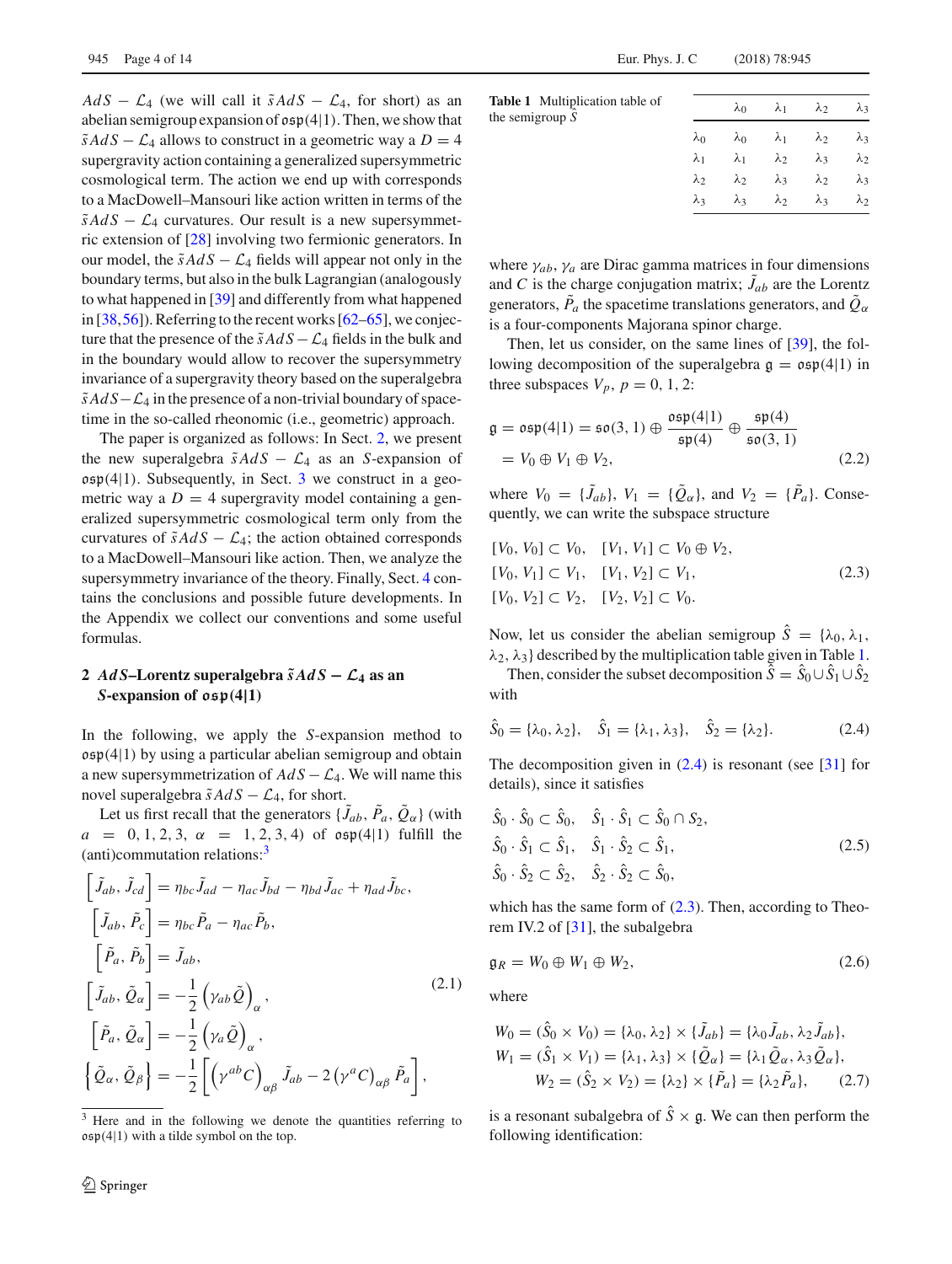$$
J_{ab} = \lambda_0 \tilde{J}_{ab}, \quad Z_{ab} = \lambda_2 \tilde{J}_{ab}, \quad P_a = \lambda_2 \tilde{P}_a,
$$
  

$$
Q_{\alpha} = \lambda_1 \tilde{Q}_{\alpha}, \quad \Sigma_{\alpha} = \lambda_3 \tilde{Q}_{\alpha}, \tag{2.8}
$$

being  $\{J_{ab}, P_a, Z_{ab}, Q_\alpha, \Sigma_\alpha\}$  the set of generators of the new superalgebra obtained after a resonant *S*ˆ-expansion of  $\mathfrak{osp}(4|1)$ . This superalgebra actually corresponds to a new supersymmetrization of the  $AdS$ –Lorentz algebra  $AdS - \mathcal{L}_4$ of [28]. Let us call it  $\tilde{s}AdS - \mathcal{L}_4$ . Its (anti)commutation relations can be obtained by using the multiplication rules of the semigroup  $\hat{S}$  (see Table 1) together with the commutation relations  $(2.1)$  of  $\mathfrak{osp}(4|1)$ ; they read as follows:

$$
[J_{ab}, J_{cd}] = \eta_{bc} J_{ad} - \eta_{ac} J_{bd} - \eta_{bd} J_{ac} + \eta_{ad} J_{bc},
$$
  
\n
$$
[J_{ab}, P_c] = \eta_{bc} P_a - \eta_{ac} P_b,
$$
  
\n
$$
[J_{ab}, Z_{cd}] = \eta_{bc} Z_{ad} - \eta_{ac} Z_{bd} - \eta_{bd} Z_{ac} + \eta_{ad} Z_{bc},
$$
  
\n
$$
[Z_{ab}, Z_{cd}] = \eta_{bc} Z_{ad} - \eta_{ac} Z_{bd} - \eta_{bd} Z_{ac} + \eta_{ad} Z_{bc},
$$
  
\n
$$
[Z_{ab}, P_c] = \eta_{bc} P_a - \eta_{ac} P_b,
$$
  
\n
$$
[P_a, P_b] = Z_{ab},
$$
  
\n
$$
[J_{ab}, Q_{\alpha}] = -\frac{1}{2} (\gamma_{ab} Q)_{\alpha}, \quad [J_{ab}, \Sigma_{\alpha}] = -\frac{1}{2} (\gamma_{ab} \Sigma)_{\alpha},
$$
  
\n
$$
[Z_{ab}, Q_{\alpha}] = -\frac{1}{2} (\gamma_{ab} \Sigma)_{\alpha}, \quad [Z_{ab}, \Sigma_{\alpha}] = -\frac{1}{2} (\gamma_{ab} \Sigma)_{\alpha},
$$
  
\n
$$
[P_a, Q_{\alpha}] = -\frac{1}{2} (\gamma_a \Sigma)_{\alpha}, \quad [P_a, \Sigma_{\alpha}] = -\frac{1}{2} (\gamma_a \Sigma)_{\alpha},
$$
  
\n
$$
\{Q_{\alpha}, Q_{\beta}\} = -\frac{1}{2} \left[ (\gamma^{ab} C)_{\alpha\beta} Z_{ab} - 2 (\gamma^a C)_{\alpha\beta} P_a \right],
$$
  
\n
$$
\{Q_{\alpha}, \Sigma_{\beta}\} = -\frac{1}{2} \left[ (\gamma^{ab} C)_{\alpha\beta} Z_{ab} - 2 (\gamma^a C)_{\alpha\beta} P_a \right].
$$
  
\n
$$
\{ \Sigma_{\alpha}, \Sigma_{\beta}\} = -\frac{1}{2} \left[ (\gamma^{ab} C)_{\alpha\beta} Z_{ab} - 2 (\gamma^a C)_{\alpha\beta} P_a \right].
$$
  
\n(2.9)

Observe that a new Majorana spinor charge  $\Sigma_{\alpha}$  has been introduced as a direct consequence of the *S*ˆ-expansion procedure.

The new *Ad S*–Lorentz superalgebra (2.9) contains the socalled  $AdS - \mathcal{L}_4$  algebra generated by  $\{J_{ab}, P_a, Z_{ab}\}\$ as a bosonic subalgebra. The  $AdS - \mathcal{L}_4$  algebra and its generalizations have been largely studied and analyzed in [28]. In particular, it was proven that  $AdS - \mathcal{L}_4$  allows to include a generalized cosmological term in a Born–Infeld gravity action. Furthermore, performing the rescaling

$$
J_{ab} \to J_{ab}, \quad Z_{ab} \to \mu^2 Z_{ab}, \quad P_a \to \mu P_a \tag{2.10}
$$

and taking the limit  $\mu \to \infty$  (Inönü–Wigner contraction) in  $AdS - \mathcal{L}_4$ , one obtains the minimal Maxwell algebra (1.3).

On the other hand,  $AdS - \mathcal{L}_4$  is also a bosonic subalgebra of the *Ad S*–Lorentz superalgebra of [39]. In other words, the new *Ad S*–Lorentz superalgebra (2.9) and the *Ad S*–Lorentz superalgebra of [39] share the same bosonic subalgebra  $AdS - \mathcal{L}_4$ .

Nevertheless, as we have already mentioned in the Introduction, the *Ad S*–Lorentz superalgebra of [39] has just one fermionic generator. Differently,  $\tilde{s}AdS - \mathcal{L}_4$ , given by (2.9), possesses two fermionic charges  $Q_{\alpha}$  and  $\Sigma_{\alpha}$ . Then, since it also contains  $AdS - \mathcal{L}_4$  as a bosonic subalgebra, in this sense (2.9) it could also be viewed as the minimal supersymmetrization of a minimal Maxwell-like algebra (that is, actually, a deformation of the Maxwell algebra *M*, see also [18]) in which the bosonic generator  $Z_{ab}$  is non-abelian  $([Z_{ab}, Z_{cd}] = \eta_{bc} Z_{ad} - \eta_{ac} Z_{bd} - \eta_{bd} Z_{ac} + \eta_{ad} Z_{bc})$  and where  $[Z_{ab}, P_c] = \eta_{bc} P_a - \eta_{ac} P_b$ , even if the generators  $Z_{ab}$ , in this case, do not behave as Lorentz generators when considering the supersymmetric extension and the corresponding commutation relations with the fermionic charges. In this context, we observe that the behavior of the generators *Zab* in  $\tilde{s}AdS - \mathcal{L}_4$  is also different from the behavior of the  $Z_{ab}$ 's in (a contraction of) the generalized minimal *Ad S*–Lorentz superalgebra of [39].

## **3 Generalized supersymmetric cosmological term in**  $D = 4$  from  $\tilde{s}AdS - \mathcal{L}_4$

In order to construct an action based on  $\tilde{s}AdS - \mathcal{L}_4$  we start, on the same lines of [38,39], from the following 1-form connection:

$$
A = AA TA = \frac{1}{2} \omega^{ab} J_{ab} + \frac{1}{\ell} V^{a} P_{a} + \frac{1}{\ell} k^{ab} Z_{ab}
$$

$$
+ \frac{1}{\sqrt{\ell}} \psi^{\alpha} Q_{\alpha} + \frac{1}{\sqrt{\ell}} \xi^{\alpha} \Sigma_{\alpha}, \qquad (3.1)
$$

where the 1-form gauge fields are given by

$$
\omega^{ab} = \lambda_0 \tilde{\omega}^{ab}, \quad V^a = \lambda_2 \tilde{V}^a, \quad k^{ab} = \lambda_2 \tilde{\omega}^{ab}, \psi^{\alpha} = \lambda_1 \tilde{\psi}^{\alpha}, \quad \xi^{\alpha} = \lambda_3 \tilde{\psi}^{\alpha},
$$
\n(3.2)

in terms of the components of the  $\mathfrak{osp}(4|1)$  connection

$$
\tilde{A} = \frac{1}{2}\tilde{\omega}^{ab}\tilde{J}_{ab} + \frac{1}{\ell}\tilde{V}^a\tilde{P}_a + \frac{1}{\sqrt{\ell}}\tilde{\psi}^\alpha\tilde{Q}_\alpha.
$$
\n(3.3)

Note that, in order to properly interpret the gauge fields, it is necessary to introduce a length scale  $\ell$ . The 1-forms  $\omega^{ab}$ ,  $V^a$ ,  $k^{ab}$ ,  $\psi^{\alpha}$ ,  $\xi^{\alpha}$  are the spin connection, the vielbein, a bosonic 1-form field, the gravitino field, and an extra spinor 1-form field, respectively ( $\psi^{\alpha}$  and  $\xi^{\alpha}$  are both Majorana spinors).

The 2-form curvature  $F = dA + A \wedge A$  associated with the connection  $(3.1)$  reads

$$
F = F^{A}T_{A} = \frac{1}{2}R^{ab}J_{ab} + \frac{1}{\ell}R^{a}P_{a} + \frac{1}{2}F^{ab}k_{ab} + \frac{1}{\sqrt{\ell}}\rho^{\alpha}Q_{\alpha}
$$

$$
+ \frac{1}{\sqrt{\ell}}\Xi^{\alpha}\Sigma_{\alpha}, \tag{3.4}
$$

<sup>2</sup> Springer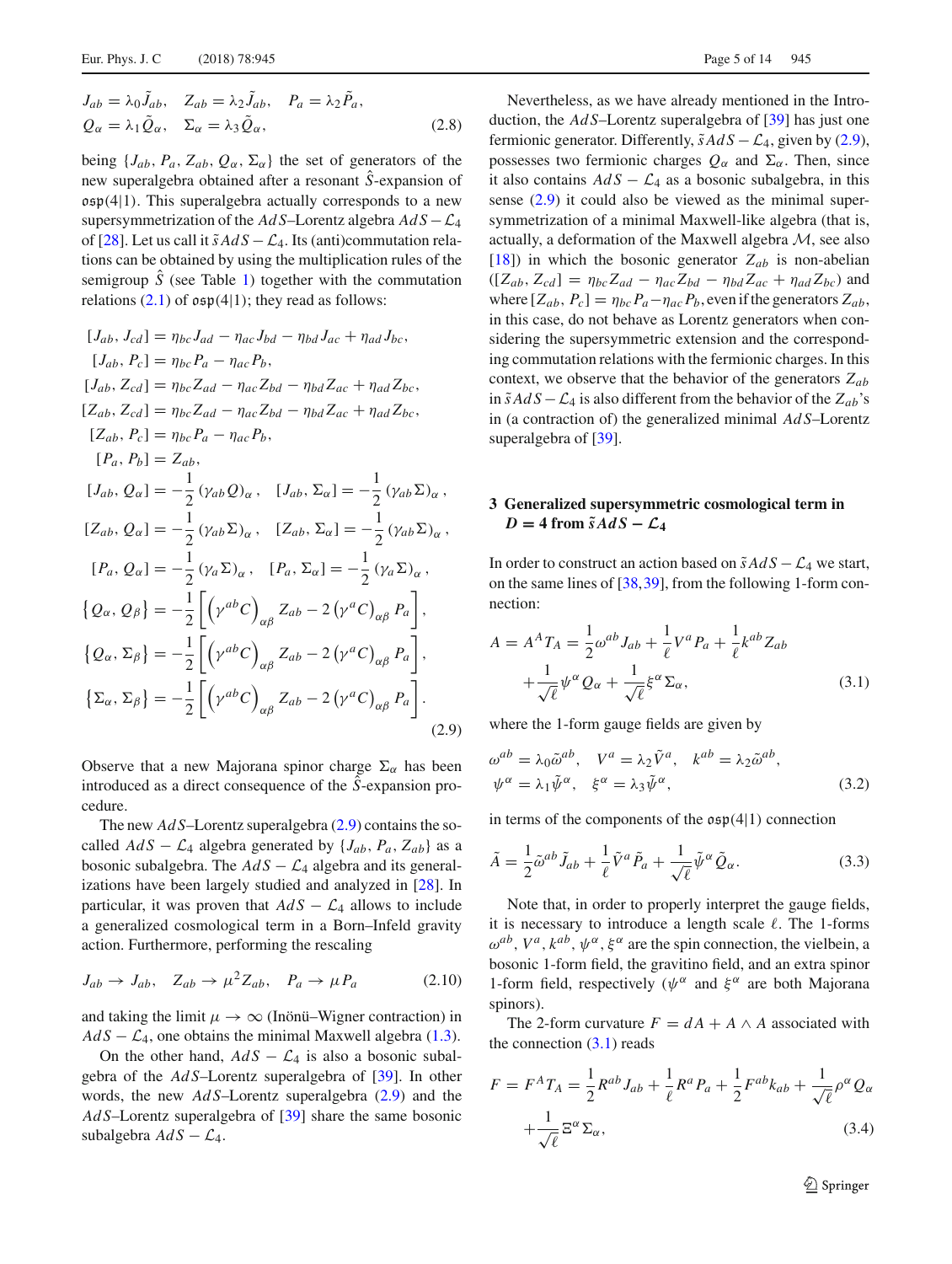where, in particular, we have  $4$ 

$$
R^{ab} = d\omega^{ab} + \omega_c^a \omega^{cb},
$$
  
\n
$$
R^a = dV^a + \omega_b^a V^b + k_b^a V^b
$$
  
\n
$$
-\frac{1}{2} \bar{\psi} \gamma^a \psi - \bar{\psi} \gamma^a \xi - \frac{1}{2} \bar{\xi} \gamma^a \xi
$$
  
\n
$$
= DV^a + k_b^a V^b - \frac{1}{2} \bar{\psi} \gamma^a \psi - \bar{\psi} \gamma^a \xi - \frac{1}{2} \bar{\xi} \gamma^a \xi,
$$
  
\n(3.5b)

$$
F^{ab} = dk^{ab} + 2\omega_{c}^{a}k^{cb} + k_{c}^{a}k^{cb}
$$
  
\n
$$
+ \frac{1}{\ell^{2}}V^{a}V^{b} + \frac{1}{2\ell}\bar{\psi}\gamma^{ab}\psi + \frac{1}{\ell}\bar{\psi}\gamma^{ab}\xi
$$
  
\n
$$
+ \frac{1}{2\ell}\bar{\xi}\gamma^{ab}\xi
$$
  
\n
$$
= Dk^{ab} + k_{c}^{a}k^{cb} + \frac{1}{\ell^{2}}V^{a}V^{b} + \frac{1}{2\ell}\bar{\psi}\gamma^{ab}\psi
$$
  
\n
$$
+ \frac{1}{\ell}\bar{\psi}\gamma^{ab}\xi + \frac{1}{2\ell}\bar{\xi}\gamma^{ab}\xi,
$$
\n(3.5c)

$$
\rho = d\psi + \frac{1}{4}\omega^{ab}\gamma_{ab}\psi = D\psi,
$$
\n(3.5d)

$$
\Xi = d\xi + \frac{1}{4}\omega^{ab}\gamma_{ab}\xi + \frac{1}{2\ell}V^a\gamma_a\psi + \frac{1}{2\ell}V^a\gamma_a\xi
$$
  
+ 
$$
\frac{1}{4}k^{ab}\gamma_{ab}\psi + \frac{1}{4}k^{ab}\gamma_{ab}\xi
$$
  
=  $D\xi + \frac{1}{2\ell}V^a\gamma_a\psi + \frac{1}{2\ell}V^a\gamma_a\xi$   
+ 
$$
\frac{1}{4}k^{ab}\gamma_{ab}\psi + \frac{1}{4}k^{ab}\gamma_{ab}\xi,
$$
 (3.5e)

being  $D = d + \omega$  the Lorentz covariant derivative. Setting  $F = 0$  one retrieves the Maurer–Cartan equations for the superalgebra  $\tilde{s}AdS - \mathcal{L}_4$ .

Considering the Bianchi identity  $\nabla F = 0$  ( $\nabla = d +$  $[A, \cdot]$ , we obtain:

$$
DR^{ab} = 0,
$$
\n
$$
DR^{a} = R_{b}^{a}V^{b} + F_{b}^{a}V^{b} - k_{b}^{a}R^{b} + \bar{\psi}\gamma^{a}\rho + \bar{\psi}\gamma^{a}\Xi
$$
\n
$$
+ \bar{\xi}\gamma^{a}\rho + \bar{\xi}\gamma^{a}\Xi,
$$
\n
$$
DF^{ab} = 2R_{c}^{a}k^{cb} + 2F_{c}^{a}k^{cb} + \frac{2}{\rho^{2}}R^{a}V^{b}
$$
\n(3.6b)

$$
F^{ab} = 2R_c^a k^{cb} + 2F_c^a k^{cb} + \frac{2}{\ell^2} R^a V^b
$$

$$
-\frac{1}{\ell} \bar{\psi} \gamma^{ab} \rho - \frac{1}{\ell} \bar{\psi} \gamma^{ab} \Xi
$$

$$
-\frac{1}{\ell} \bar{\xi} \gamma^{ab} \rho - \frac{1}{\ell} \bar{\xi} \gamma^{ab} \Xi,
$$
(3.6c)

$$
D\rho = \frac{1}{4} R^{ab} \gamma_{ab} \psi, \qquad (3.6d)
$$

$$
D\Xi = \frac{1}{4}R^{ab}\gamma_{ab}\xi + \frac{1}{2\ell}R^a\gamma_a\psi - \frac{1}{2\ell}V^a\gamma_a\rho
$$

$$
+\frac{1}{2\ell}R^a\gamma_a\xi - \frac{1}{2\ell}V^a\gamma_a\Xi
$$

$$
+\frac{1}{4}F^{ab}\gamma_{ab}\psi - \frac{1}{4}k^{ab}\gamma_{ab}\rho
$$

$$
+\frac{1}{4}F^{ab}\gamma_{ab}\xi - \frac{1}{4}k^{ab}\gamma_{ab}\Xi.
$$
 (3.6e)

On the other hand, for a clearer understanding of the procedure we are going to follow, let us recall that the 2-form curvature  $\tilde{F} = d\tilde{A} + \tilde{A} \wedge \tilde{A}$  associated with the  $\mathfrak{osp}(4|1)$ connection (3.3) is

$$
\tilde{F} = \frac{1}{2}\tilde{R}^{ab}\tilde{J}_{ab} + \frac{1}{\ell}\tilde{R}^a\tilde{P}_a + \frac{1}{\sqrt{\ell}}\tilde{\rho}^\alpha\tilde{Q}_\alpha, \tag{3.7}
$$

where, as it is well known, we have

$$
\tilde{R}^{ab} = d\tilde{\omega}^{ab} + \tilde{\omega}_c^a \tilde{\omega}^{cb} + \frac{1}{\ell^2} \tilde{V}^a \tilde{V}^b
$$

$$
+ \frac{1}{2\ell} \bar{\tilde{\psi}} \gamma^{ab} \tilde{\psi},
$$

$$
\tilde{\omega}^a = \tilde{V}^a \tilde{\omega} + \tilde{\omega}^a \tilde{\omega}^b - \frac{1}{2} \bar{\tilde{\psi}}^a \tilde{\omega}^a.
$$
(3.8a)

$$
\tilde{R}^a = d\tilde{V}^a + \tilde{\omega}_b^a \tilde{V}^b - \frac{1}{2} \bar{\tilde{\psi}} \gamma^a \tilde{\psi}
$$
  
=  $\tilde{D} \tilde{V}^a - \frac{1}{2} \bar{\tilde{\psi}} \gamma^a \tilde{\psi},$  (3.8b)

$$
\tilde{\rho} = d\tilde{\psi} + \frac{1}{4}\tilde{\omega}^{ab}\gamma_{ab}\tilde{\psi} + \frac{1}{2\ell}\tilde{V}^a\gamma_a\tilde{\psi}
$$
  
=  $\tilde{D}\tilde{\psi} + \frac{1}{2\ell}\tilde{V}^a\gamma_a\tilde{\psi},$  (3.8c)

being  $\tilde{D} = d + \tilde{\omega}$ . Now, as recalled in [38,39], the general form of the MacDowell–Mansouri action [3] constructed with the  $\mathfrak{osp}(4|1)$  2-form curvature  $\tilde{F}$  is

$$
S = 2 \int \langle \tilde{F} \wedge \tilde{F} \rangle = 2 \int \tilde{F}^A \wedge \tilde{F}^B \langle \tilde{T}_A \tilde{T}_B \rangle, \tag{3.9}
$$

with the following choice of the invariant tensor:

$$
\langle \tilde{T}_A \tilde{T}_B \rangle = \begin{cases} \langle \tilde{J}_{ab} \tilde{J}_{cd} \rangle = \epsilon_{abcd}, \\ \langle \tilde{Q}_{\alpha} \tilde{Q}_{\beta} \rangle = 2 (\gamma_5)_{\alpha\beta}. \end{cases} \tag{3.10}
$$

Observe that if one chooses the whole  $\langle T_A T_B \rangle$  as an invariant tensor (which satisfies the Bianchi identities) for the  $OSp(4|1)$  supergroup, then the action  $(3.9)$  is a topological invariant and gives no equations of motion. Nevertheless, with the choice  $(3.10)$  of the invariant tensor (which breaks the  $OSp(4|1)$  supergroup to its Lorentz subgroup), (3.9) becomes a dynamical action that corresponds to the MacDowell–Mansouri action for the  $\mathfrak{osp}(4|1)$  superalgebra  $[3,66]$ . Writing the explicit form of the action  $(3.9)$  with the choice (3.10) and omitting the boundary terms, the result is the  $\mathcal{N} = 1$  supergravity action in four dimensions, given by the Einstein–Hilbert and Rarita–Schwinger terms plus the usual supersymmetric cosmological terms; the aforementioned action is not invariant under the  $\mathfrak{osp}(4|1)$  gauge transformations. However, the invariance of the action under supersymmetry transformation can be obtained by modifying the supersymmetry transformation of the spin connection  $\tilde{\omega}^{ab}$  [67].

<sup>4</sup> Here as well as in the sequel, for simplicity, we omit the spinor index  $\alpha$ , and the wedge product  $\wedge$  between differential forms is understood.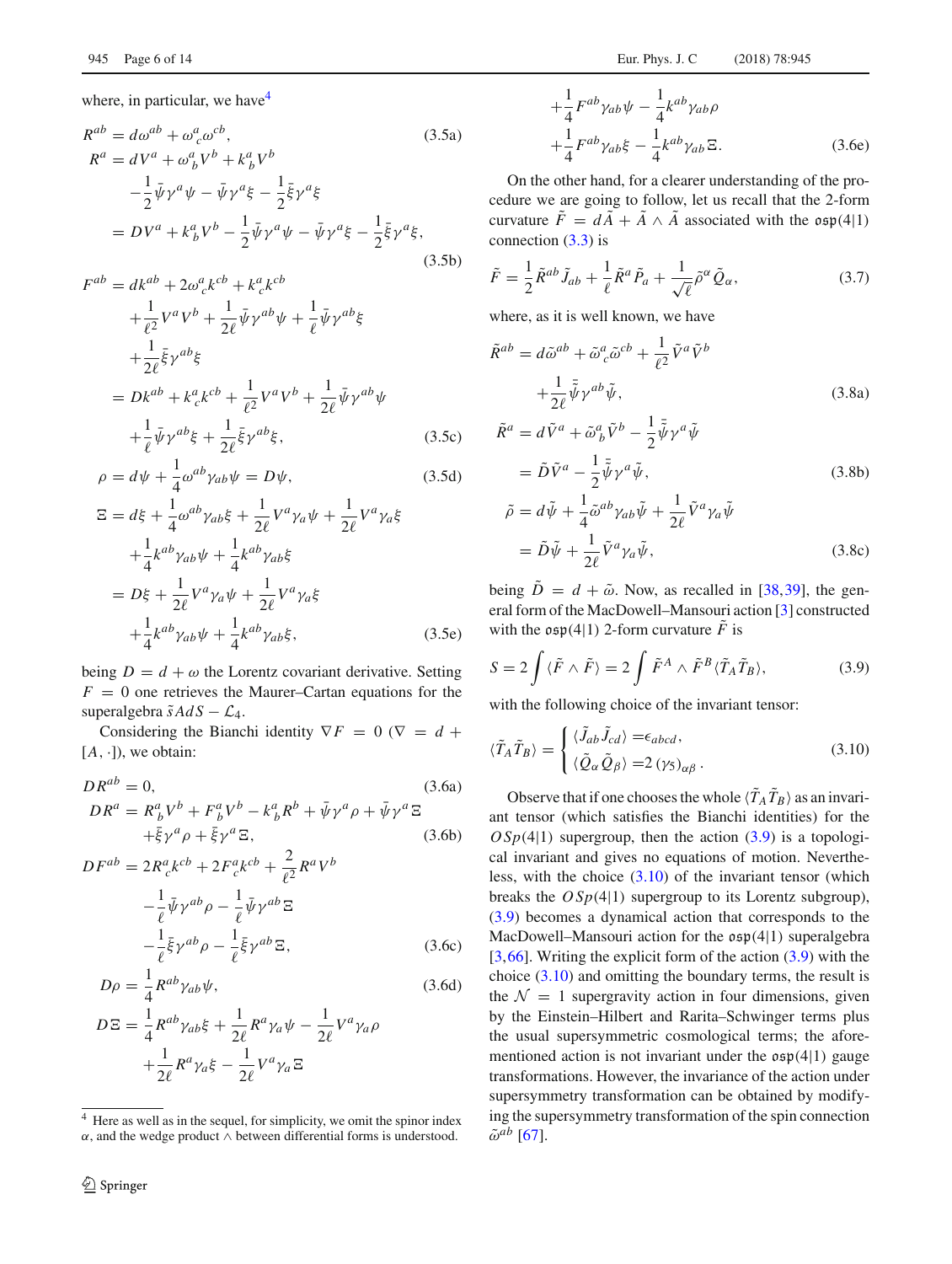Now, in order to construct a MacDowell–Mansouri like action for  $\tilde{s}AdS - \mathcal{L}_4$ , we consider the *S*-expansion of  $\langle T_A T_B \rangle$ and the 2-form curvature  $F$  in  $(3.4)$ . In particular, the action for  $\tilde{s}AdS - \mathcal{L}_4$  can be written as

$$
S = 2 \int F^A \wedge F^B \langle T_A T_B \rangle, \tag{3.11}
$$

where  $\langle T_A T_B \rangle$  can be obtained from the components of the invariant tensor written in (3.10), using Theorem VII.1 of [31]. One can then show that the non-vanishing components of  $\langle T_A T_B \rangle$  are

$$
\langle J_{ab}J_{cd}\rangle = C_0 \langle \tilde{J}_{ab}\tilde{J}_{cd}\rangle = C_0 \epsilon_{abcd},
$$
  
\n
$$
\langle J_{ab}Z_{cd}\rangle = C_2 \langle \tilde{J}_{ab}\tilde{J}_{cd}\rangle = C_2 \epsilon_{abcd},
$$
  
\n
$$
\langle Z_{ab}Z_{cd}\rangle = C_2 \langle \tilde{J}_{ab}\tilde{J}_{cd}\rangle = C_2 \epsilon_{abcd},
$$
  
\n
$$
\langle Q_{\alpha}Q_{\beta}\rangle = C_2 \langle \tilde{Q}_{\alpha}\tilde{Q}_{\beta}\rangle = 2C_2 \langle \gamma_5\rangle_{\alpha\beta},
$$
  
\n
$$
\langle Q_{\alpha}\Sigma_{\beta}\rangle = C_2 \langle \tilde{Q}_{\alpha}\tilde{Q}_{\beta}\rangle = 2C_2 \langle \gamma_5\rangle_{\alpha\beta},
$$
  
\n
$$
\langle \Sigma_{\alpha}\Sigma_{\beta}\rangle = C_2 \langle \tilde{Q}_{\alpha}\tilde{Q}_{\beta}\rangle = 2C_2 \langle \gamma_5\rangle_{\alpha\beta},
$$
  
\n
$$
\langle \Sigma_{\alpha}\Sigma_{\beta}\rangle = C_2 \langle \tilde{Q}_{\alpha}\tilde{Q}_{\beta}\rangle = 2C_2 \langle \gamma_5\rangle_{\alpha\beta},
$$

where  $C_0$  and  $C_2$  are (dimensionless) independent constants.

Thus, considering  $(3.12)$  and the 2-form curvature  $(3.4)$ , we can write an action of the form  $(3.11)$  as

$$
S = \int \left( \frac{C_0}{2} \epsilon_{abcd} R^{ab} R^{cd} + C_2 \epsilon_{abcd} R^{ab} F^{cd} + \frac{C_2}{2} \epsilon_{abcd} F^{ab} F^{cd} \right) + \frac{4C_2}{\ell} \bar{\rho} \gamma_5 \rho + \frac{8C_2}{\ell} \bar{\rho} \gamma_5 \Xi + \frac{4C_2}{\ell} \bar{\Xi} \gamma_5 \Xi \right). \tag{3.13}
$$

Then, using the formulas collected in the Appendix and the Bianchi identities originated from the superalgebra  $\tilde{s}AdS$  −  $\mathcal{L}_4$ , one can show that the MacDowell–Mansouri like action (3.13) for  $\tilde{s}AdS - \mathcal{L}_4$  can be written explicitly as

$$
S = \int \left\{ \frac{C_0}{2} \epsilon_{abcd} R^{ab} R^{cd} + C_2 \right.\left( \epsilon_{abcd} R^{ab} \mathcal{F}^{cd} + \frac{1}{2} \epsilon_{abcd} \mathcal{F}^{ab} \mathcal{F}^{cd} \right) \n+ \frac{C_2}{\ell^2} \left( \epsilon_{abcd} R^{ab} V^c V^d + 4 \bar{\psi} V^a \gamma_a \gamma_5 \rho + 4 \bar{\psi} V^a \gamma_a \gamma_5 \sigma \n+ 4 \bar{\xi} V^a \gamma_a \gamma_5 \sigma + 4 \bar{\xi} V^a \gamma_a \gamma_5 \rho \right) \n+ \frac{C_2}{\ell^2} \epsilon_{abcd} \left( \mathcal{F}^{ab} V^c V^d + \frac{2}{\ell} \bar{\psi} \gamma^{ab} \xi V^c V^d + \frac{1}{\ell} \bar{\xi} \gamma^{ab} \xi V^c V^d \right. \n+ \frac{1}{\ell} \bar{\psi} \gamma^{ab} \psi V^c V^d + \frac{1}{2 \ell^2} V^a V^b V^c V^d \right) \n+ \frac{C_2}{\ell} d \left( 4 \bar{\psi} \gamma_5 \rho + 4 \bar{\psi} \gamma_5 \sigma + 4 \bar{\xi} \gamma_5 \rho + 4 \bar{\xi} \gamma_5 \sigma \right) \right\}, \quad (3.14)
$$

where we have also isolated the boundary terms and defined

$$
\mathcal{F}^{ab} = Dk^{ab} + k^a_{\ c}k^{cb},\tag{3.15a}
$$

$$
\sigma = D\xi + \frac{1}{4}k^{ab}\gamma_{ab}\psi + \frac{1}{4}k^{ab}\gamma_{ab}\xi.
$$
 (3.15b)

Note that we have separated the action  $(3.14)$  in different pieces, in such a way to make their physical meaning manifest: The piece proportional to  $C_0$  corresponds to the Gauss-Bonnet term; the second term is an Euler invariant and can be seen as a Gauss-Bonnet like term (it does not contribute to the dynamics of the theory and can be written as a boundary term) that involves the new  $\tilde{s}AdS - \mathcal{L}_4$  field  $k^{ab}$ ; the third piece contains the Einstein–Hilbert and Rarita–Schwinger Lagrangian, describing pure supergravity, plus three additional terms involving the new spinor 1-form field  $\xi$  and the bosonic field *kab*; the fourth term corresponds to a generalized supersymmetric cosmological term which contains, besides the usual supersymmetric cosmological term, also two additional terms involving the  $\tilde{s}AdS - \mathcal{L}_4$  spinor field ξ and one additional term involving *kab*; the last term is a boundary term.

Thus, we have shown that the MacDowell–Mansouri like action constructed applying the properties of the *S*-expansion procedure in the case of a resonant *S*-expansion (see Table 1) for the multiplication table of the semigroup  $\hat{S}$ ) of  $\mathfrak{osp}(4|1)$ describes a supergravity model with a generalized supersymmetric cosmological term. In other words, we have introduced in alternative way the supersymmetric cosmological term in a supergravity model, building a (deformed)  $D = 4$ supergravity action from the new *Ad S*–Lorentz superalgebra  $\tilde{s}AdS - \mathcal{L}_4$ . Our result corresponds to a new supersymmetric extension of [28] involving two fermionic generators.

Let us observe that, if we consider  $k^{ab} = 0$  and  $\xi = 0$  in the action (3.14), we obtain the MacDowell–Mansouri action for the supergroup  $OSp(4|1)$ . On the other hand, setting only  $\xi = 0$  in (3.14), we obtain the action for the *Ad S*–Lorentz superalgebra found in [39].

Notice that if we omit the boundary terms in  $(3.14)$ , we get:

$$
S = \int \left\{ \frac{C_2}{\ell^2} \left( \epsilon_{abcd} R^{ab} V^c V^d + 4 \bar{\psi} V^a \gamma_a \gamma_5 \rho + 4 \bar{\psi} V^a \gamma_a \gamma_5 \sigma \right. \right.\left. + 4 \bar{\xi} V^a \gamma_a \gamma_5 \sigma + 4 \bar{\xi} V^a \gamma_a \gamma_5 \rho \right) \left. + \frac{C_2}{\ell^2} \epsilon_{abcd} \left( \mathcal{F}^{ab} V^c V^d + \frac{2}{\ell} \bar{\psi} \gamma^{ab} \xi V^c V^d \right. \right.\left. + \frac{1}{\ell} \bar{\xi} \gamma^{ab} \xi V^c V^d + \frac{1}{\ell} \bar{\psi} \gamma^{ab} \psi V^c V^d + \frac{1}{2 \ell^2} V^a V^b V^c V^d \right) \right\}. \tag{3.16}
$$

Then, if we consider  $k^{ab} = 0$  and  $\xi = 0$  in the action (3.16), we are left with the Einstein-Hilbert and Rarita– Schwinger Lagrangian plus the usual supersymmetric cosmological term.

Let us now compute the variation of the Lagrangian with respect to the different  $\tilde{s}AdS - \mathcal{L}_4$  1-form fields in order to obtain the field equations. One can prove that, computing the variation of the Lagrangian with respect to  $\omega^{ab}$  and impos-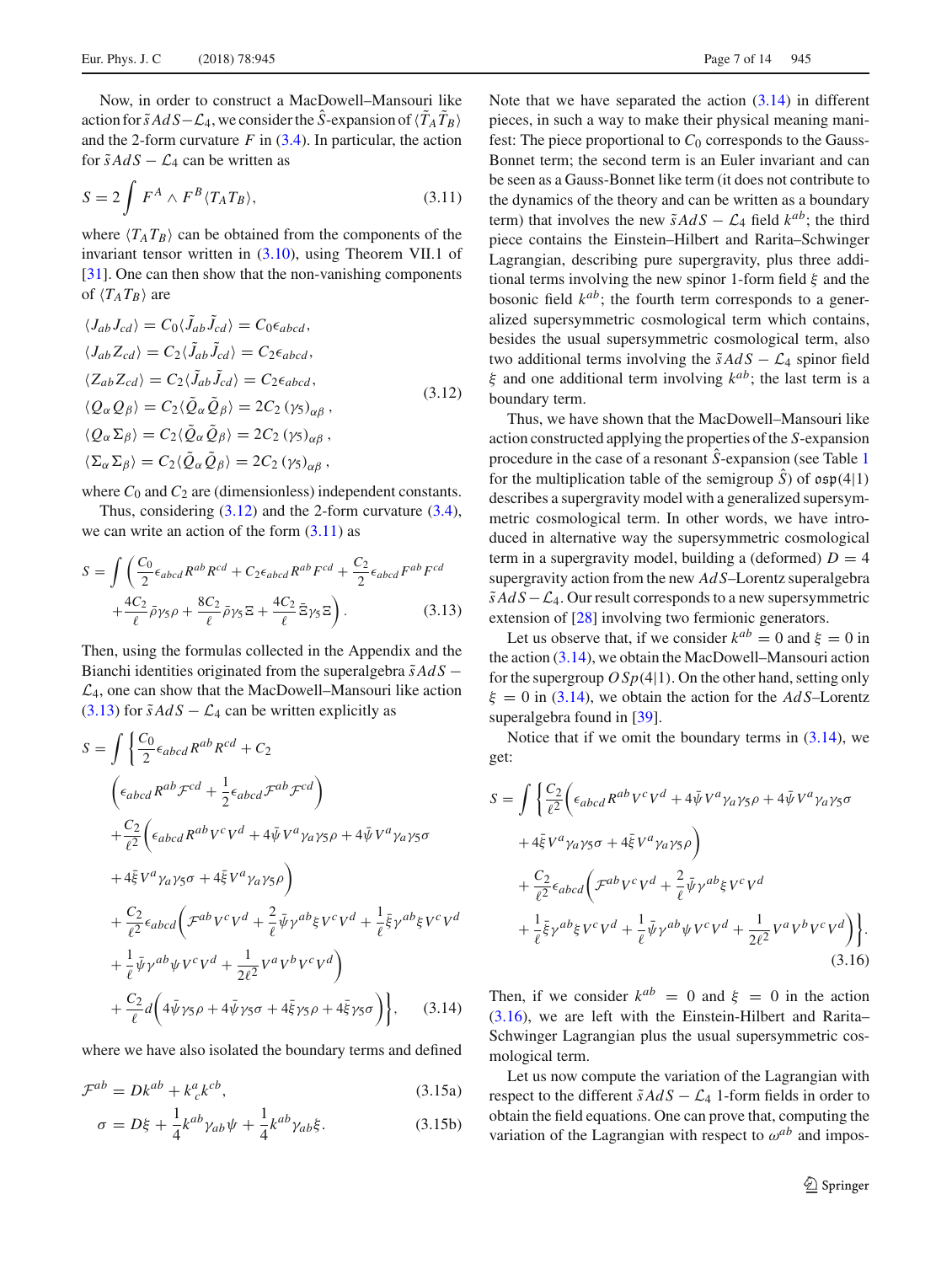ing  $\delta_{\omega} \mathcal{L} = 0$ , we get the following field equation (modulo boundary terms) for the  $\tilde{s}AdS - \mathcal{L}_4$  supertorsion:

$$
\epsilon_{abcd} R^c V^d = 0. \tag{3.17}
$$

From the variation of the Lagrangian with respect to *kab*, we obtain the same equation. On the other hand, computing the variation of the Lagrangian with respect to *V<sup>a</sup>* and imposing  $\delta_V \mathcal{L} = 0$ , we get

$$
2\epsilon_{abcd} \left( R^{ab} + F^{ab} \right) V^c + 4 \left( \bar{\psi} + \bar{\xi} \right) \gamma_d \gamma_5 \rho
$$
  
+4\bar{\xi} \gamma\_d \gamma\_5 (\rho + \Xi) = 0, \t(3.18)

and from the variation of the Lagrangian with respect to  $\psi$ , imposing  $\delta_{\psi} \mathcal{L} = 0$ , we obtain (modulo boundary terms):

$$
8V^{a}\gamma_{a}\gamma_{5}\left(\rho+E\right)+4\gamma_{a}\gamma_{5}\left(\psi+\xi\right)R^{a}=0.\tag{3.19}
$$

The variation of the Lagrangian with respect to the spinor 1-form field  $\xi$  leads to the same equation. Note that the field equations  $(3.17)$ – $(3.19)$  are similar to those of  $\mathfrak{osp}(4|1)$ supergravity, the only differences being related to the presence of the new fields  $k^{ab}$  and  $\xi$ .

Interestingly, we observe that one can define a new bosonic field

$$
\hat{\omega}^{ab} \equiv \omega^{ab} + k^{ab},\tag{3.20}
$$

which can be interpreted as an extension of the Riemannian connection  $\omega_{\mu}^{ab} dx^{\mu}$  to a non-Riemannian one with torsion, together with the covariant derivative

$$
\hat{D} \equiv d + \hat{\omega},\tag{3.21}
$$

and a new spinor 1-form field

$$
\hat{\psi} \equiv \psi + \xi \tag{3.22}
$$

implying a redefinition of the gravitino 1-form field. Then, exploiting the new definitions, the equations of motion  $(3.17)$ – $(3.19)$  become, respectively:

$$
\epsilon_{abcd}\hat{R}^c V^d = 0,\tag{3.23a}
$$

$$
2\epsilon_{abcd}\hat{R}^{ab}V^c + 4\bar{\hat{\psi}}\gamma_d\gamma_5\hat{\rho} = 0, \qquad (3.23b)
$$

$$
8V^a \gamma_a \gamma_5 \hat{\rho} + 4\gamma_a \gamma_5 \hat{\psi} \hat{R}^a = 0, \qquad (3.23c)
$$

where we have also defined

$$
\hat{R}^{ab} \equiv d\hat{\omega}^{ab} + \hat{\omega}^a_{\ c}\hat{\omega}^{cb} + \frac{1}{2\ell}\bar{\hat{\psi}}\gamma^{ab}\hat{\psi},\tag{3.24a}
$$

$$
\hat{R}^a \equiv \hat{D}V^a - \frac{1}{2}\bar{\hat{\psi}}\gamma_a\hat{\psi},\tag{3.24b}
$$

$$
\hat{\rho} \equiv \hat{D}\hat{\psi} + \frac{1}{2\ell}V^a \gamma_a \hat{\psi}.
$$
\n(3.24c)

These new curvatures have the same form of the  $\mathfrak{osp}(4|1)$ ones, and the fields  $\{\hat{\omega}^{ab}, V^a, \hat{\psi}\}\$  fulfill equations of motion that have the same form of those of the  $\mathfrak{osp}(4|1)$  supergravity

theory. In fact, let us also observe that, at the price of introducing the 1-form fields  $k^{ab}$  and  $\xi$  (and the corresponding Maurer–Cartan equations), the  $\mathfrak{osp}(4|1)$  superalgebra can be mapped into  $\tilde{s}AdS - \mathcal{L}_4$ , whereby the spin connection and the gravitino are respectively identified with the Lorentz connection and gravitino of a  $D = 4$  Minkowski spacetime with vanishing Lorentz curvature and vanishing gravitino super field-strength, albeit with a modification of the supertorsion, the latter being non-vanishing in both cases. This point will be further analyzed in a future work.

Then, exploiting the definitions (3.20), (3.22), (3.24a), and  $(3.24c)$ , the action  $(3.16)$  can be rewritten as follows:

$$
S = \int \frac{C_2}{\ell^2} \left( \epsilon_{abcd} \hat{R}^{ab} V^c V^d + 4 \bar{\hat{\psi}} V^a \gamma_a \gamma_5 \hat{\rho} \right. + \frac{1}{\ell} \epsilon_{abcd} \bar{\hat{\psi}} \gamma^{ab} \hat{\psi} V^c V^d + \frac{1}{2\ell^2} \epsilon_{abcd} V^a V^b V^c V^d \right). \tag{3.25}
$$

The action (3.25) contains the Einstein–Hilbert and Rarita– Schwinger Lagrangian, plus the supersymmetric cosmological term, for the new connection  $\hat{\omega}^{ab}$  defined in (3.20) and the new gravitino 1-form field  $\hat{\psi}$  defined in (3.22), which can be seen as a shifted connection and as a shifted gravitino, respectively. In this sense, our result may also be considered as the specific extension to a non-Riemannian framework determined by the structure of the  $\tilde{s}AdS - \mathcal{L}_4$  algebra. Indeed, in this context, the antisymmetry  $k^{ab} = -k^{ba}$  implies that we are dealing with an Einstein–Cartan geometry with non-metricity tensor equal to zero, because in  $(3.20)$  we have  $\hat{\omega}^{(ab)} = 0$ , while a symmetric part of  $\hat{\omega}^{ab}$  would have defined a non-vanishing non-metricity tensor (see, for example, [68] for details).

On the other hand, let us also observe that an Inönü– Wigner contraction of the action  $(3.16)$  leads us to the  $D = 4$ pure supergravity action

$$
S = \int \frac{C_2}{\ell^2} \bigg( \epsilon_{abcd} R^{ab} V^c V^d + 4 \bar{\psi} V^a \gamma_a \gamma_5 \rho \bigg). \tag{3.26}
$$

In fact, performing the rescaling

$$
\omega^{ab} \to \omega^{ab}, \quad V^a \to \mu^2 V^a, \quad \psi \to \mu \psi,
$$
  

$$
k^{ab} \to \mu^4 k^{ab}, \quad \xi \to \mu^3 \xi
$$
 (3.27)

in (3.16) and dividing the action by  $\mu^4$ , the four-dimensional pure supergravity action (3.26) is retrieved by taking the limit  $\mu \rightarrow 0$ .

Finally, allowing also the rescaling

$$
\ell \to \mu^2 \ell \tag{3.28}
$$

on the length scale  $\ell$  in the action (3.16), together with the rescaling (3.27), dividing the action by  $\mu^4$ , and taking the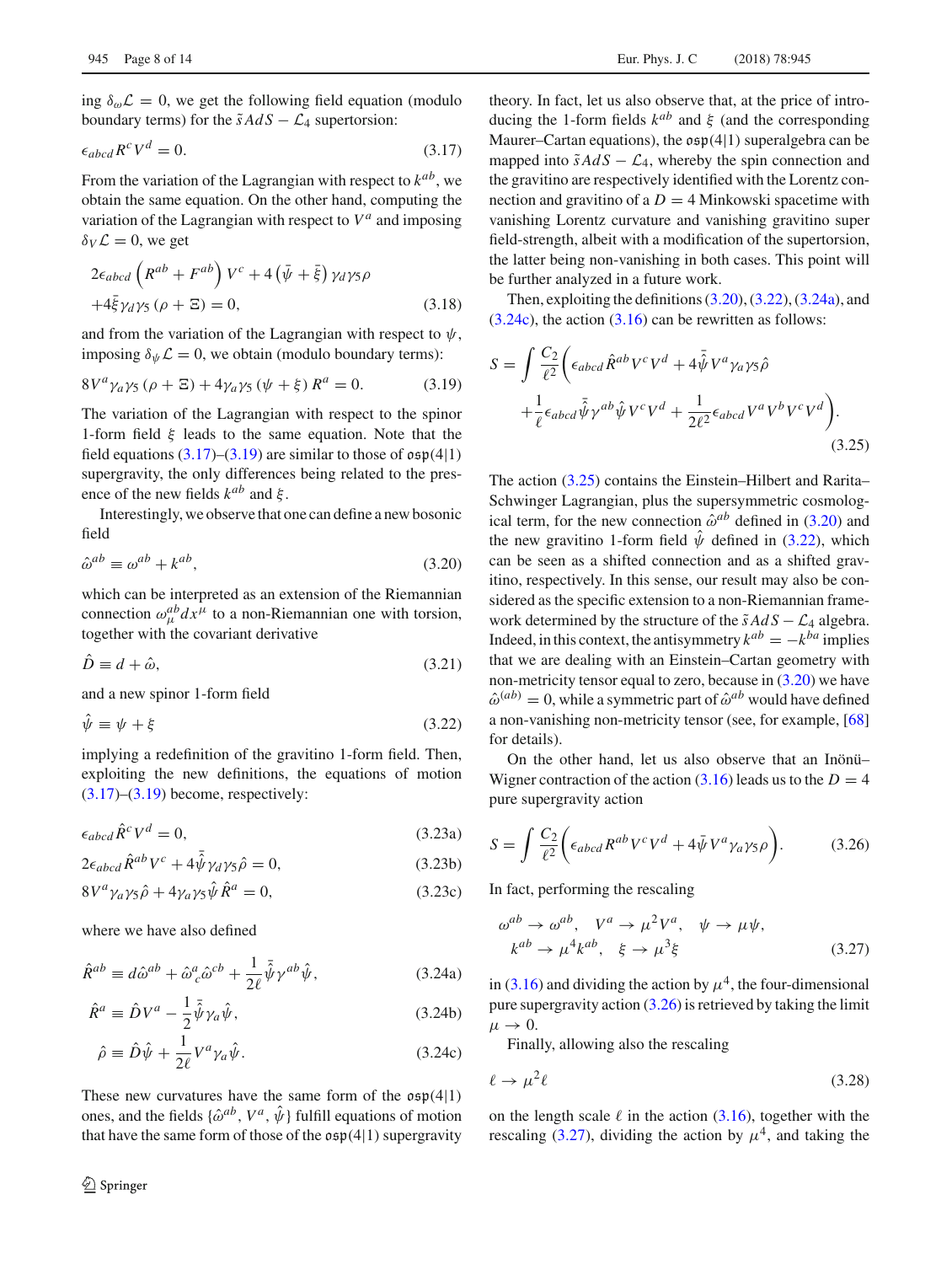limit  $\mu \to 0$ , the  $D = 4$  supergravity action with supersymmetric cosmological term is retrieved, namely

$$
S = \int \frac{C_2}{\ell^2} \left( \epsilon_{abcd} R^{ab} V^c V^d + 4 \bar{\psi} V^a \gamma_a \gamma_5 \rho + \frac{1}{\ell} \epsilon_{abcd} \bar{\psi} \gamma^{ab} \psi V^c V^d + \frac{1}{2\ell^2} \epsilon_{abcd} V^a V^b V^c V^d \right).
$$
\n(3.29)

3.1  $\tilde{s}AdS - \mathcal{L}_4$  gauge transformations and supersymmetry invariance

The gauge transformation of the connection  $A$  in  $(3.1)$  is

$$
\delta_{\varrho} A = D\varrho = d\varrho + [A, \varrho],\tag{3.30}
$$

where  $\rho$  is the  $\tilde{s}AdS - \mathcal{L}_4$  gauge parameter

$$
\varrho = \frac{1}{2} \varrho^{ab} J_{ab} + \frac{1}{2} \kappa^{ab} Z_{ab} + \frac{1}{\ell} \varrho^a P_a
$$
  
 
$$
+ \frac{1}{\sqrt{\ell}} \epsilon^{\alpha} Q_{\alpha} + \frac{1}{\sqrt{\ell}} \epsilon^{\alpha} \Sigma_{\alpha}.
$$
 (3.31)

Then, using

$$
\delta\left(A^A T_A\right) = d\varrho + \left[A^B T_B, \varrho^C T_C\right],\tag{3.32}
$$

we obtain that the  $\tilde{s}AdS - \mathcal{L}_4$  gauge transformations are given by:

$$
\delta\omega^{ab} = D\varrho^{ab},\tag{3.33a}
$$
\n
$$
\delta k^{ab} = D\kappa^{ab} - 2\varrho^a_{\ c}k^{cb} + 2k^a_{\ c}\kappa^{cb} + \frac{2}{\ell^2}V^a\varrho^b - \frac{1}{\ell}\bar{\epsilon}\gamma^{ab}\psi
$$
\n
$$
-\frac{1}{\ell}\bar{\epsilon}\gamma^{ab}\xi - \frac{1}{\ell}\bar{\epsilon}\gamma^{ab}\psi - \frac{1}{\ell}\bar{\epsilon}\gamma^{ab}\xi,\tag{3.33b}
$$
\n
$$
\delta V^a = D\varrho^a - \varrho^a V^b + k^a P^b - \varrho^a V^b + \bar{\epsilon}\varrho^a\psi
$$

$$
\delta V^{a} = D\varrho^{a} - \varrho^{a}_{b}V^{b} + k^{a}_{b}\varrho^{b} - \kappa^{a}_{b}V^{b} + \bar{\epsilon}\gamma^{a}\psi
$$
  
 
$$
+ \bar{\epsilon}\gamma^{a}\xi + \bar{\epsilon}\gamma^{a}\psi + \bar{\epsilon}\gamma^{a}\xi, \qquad (3.33c)
$$

$$
\delta \psi = d\epsilon + \frac{1}{4} \omega^{ab} \gamma_{ab} \epsilon -\frac{1}{4} \varrho^{ab} \gamma_{ab} \psi,
$$
 (3.33d)

$$
\delta \xi = d\varepsilon + \frac{1}{4} \omega^{ab} \gamma_{ab} \varepsilon - \frac{1}{4} \varrho^{ab} \gamma_{ab} \xi - \frac{1}{2\ell} \varrho^a \gamma_a \psi \n+ \frac{1}{2\ell} V^a \gamma_a \varepsilon - \frac{1}{2\ell} \varrho^a \gamma_a \xi + \frac{1}{2\ell} V^a \gamma_a \varepsilon \n+ \frac{1}{4} k^{ab} \gamma_{ab} \varepsilon - \frac{1}{4} \kappa^{ab} \gamma_{ab} \psi \n+ \frac{1}{4} k^{ab} \gamma_{ab} \varepsilon - \frac{1}{4} \kappa^{ab} \gamma_{ab} \xi.
$$
\n(3.33e)

Analogously, from the gauge variation of the curvature *F*,

$$
\delta_{\varrho} F = [F, \varrho], \tag{3.34}
$$

we can write the following gauge transformations:

$$
\delta R^{ab} = 2R^a_{\ c} \varrho^{cb},\tag{3.35a}
$$

$$
\delta F^{ab} = 2R_c^a \kappa^{cb} - 2\varrho_c^a F^{cb} + 2F_c^a \kappa^{cb} + \frac{2}{\ell^2} R^a \varrho^b
$$

$$
-\frac{1}{\ell} \bar{\epsilon} \gamma^{ab} \rho - \frac{1}{\ell} \bar{\epsilon} \gamma^{ab} \Xi - \frac{1}{\ell} \bar{\epsilon} \gamma^{ab} \rho - \frac{1}{\ell} \bar{\epsilon} \gamma^{ab} \Xi,
$$
(3.35b)

$$
\delta R^a = R^a_{\ b} \varrho^b - \varrho^a_{\ b} R^b + F^a_{\ b} \varrho^b - \kappa^a_{\ b} R^b + \bar{\epsilon} \gamma^a \rho + \bar{\epsilon} \gamma^a \Xi + \bar{\epsilon} \gamma^a \rho + \bar{\epsilon} \gamma^a \Xi, \tag{3.35c}
$$

$$
\delta \rho = \frac{1}{4} R^{ab} \gamma_{ab} \epsilon - \frac{1}{4} \varrho^{ab} \gamma_{ab} \rho, \qquad (3.35d)
$$

$$
\delta \Xi = \frac{1}{4} R^{ab} \gamma_{ab} \varepsilon - \frac{1}{4} \rho^{ab} \gamma_{ab} \Xi - \frac{1}{2\ell} \rho^a \gamma_a \rho + \frac{1}{2\ell} R^a \gamma_a \epsilon - \frac{1}{2\ell} \rho^a \gamma_a \Xi + \frac{1}{2\ell} R^a \gamma_a \epsilon + \frac{1}{4} F^{ab} \gamma_{ab} \epsilon - \frac{1}{4} \kappa^{ab} \gamma_{ab} \rho + \frac{1}{4} F^{ab} \gamma_{ab} \epsilon - \frac{1}{4} \kappa^{ab} \gamma_{ab} \Xi.
$$
 (3.35e)

Although the action (3.14) is built from  $\tilde{s}AdS - \mathcal{L}_4$ , one can prove that it is not invariant under the  $\tilde{s}AdS - \mathcal{L}_4$  gauge transformations. Furthermore, if we consider the variation of (3.14) under gauge supersymmetry, we find:

$$
\delta_{\text{susy}} S = -\frac{4C_2}{\ell^2} \int R^a \left( \bar{\rho} + \bar{\Xi} \right) \gamma_a \gamma_5 \epsilon. \tag{3.36}
$$

Thus, as in the  $\mathfrak{osp}(4|1)$  and super-Poincaré cases, the action is invariant under gauge supersymmetry imposing the supertorsion constraint

$$
R^a = 0.\t\t(3.37)
$$

However, this causes  $\omega^{ab}$  to be expressed in terms of the other fields  $V^a$ ,  $k^{ab}$ ,  $\psi$ ,  $\xi$  (second order formalism).

Alternatively, on the same lines of [38,39], one can recover the supersymmetry invariance of the action in the first order formalism by modifying the supersymmetry transformation of the spin connection  $\omega^{ab}$ . Indeed, if we consider the variation of the action under an arbitrary  $\delta \omega^{ab}$ , we find

$$
\delta_{\omega} S = \frac{2C_2}{\ell^2} \int \epsilon_{abcd} R^a V^b \delta \omega^{cd}, \qquad (3.38)
$$

which vanishes for arbitrary  $\delta \omega^{ab}$  if  $R^a = 0$ . Then, it is possible to modify  $\delta \omega^{ab}$  with the addition of an extra piece to the gauge transformation in such a way that the variation of the action reads

$$
\delta S = -\frac{4C_2}{\ell^2} \int R^a
$$
  
 
$$
\times \left[ \left( \bar{\rho} + \bar{\Xi} \right) \gamma_a \gamma_5 \epsilon - \frac{1}{2} \epsilon_{abcd} V^b \delta_{\text{extra}} \omega^{cd} \right], \quad (3.39)
$$

the supersymmetry invariance being fulfilled when

$$
\delta_{\text{extra}} \omega^{ab} = 2\epsilon^{abcd}
$$
  

$$
(\bar{\zeta}_{ec}\gamma_d \epsilon + \bar{\zeta}_{de}\gamma_c \gamma_5 \epsilon - \bar{\zeta}_{cd}\gamma_e \gamma_5 \epsilon) V^e,
$$
 (3.40)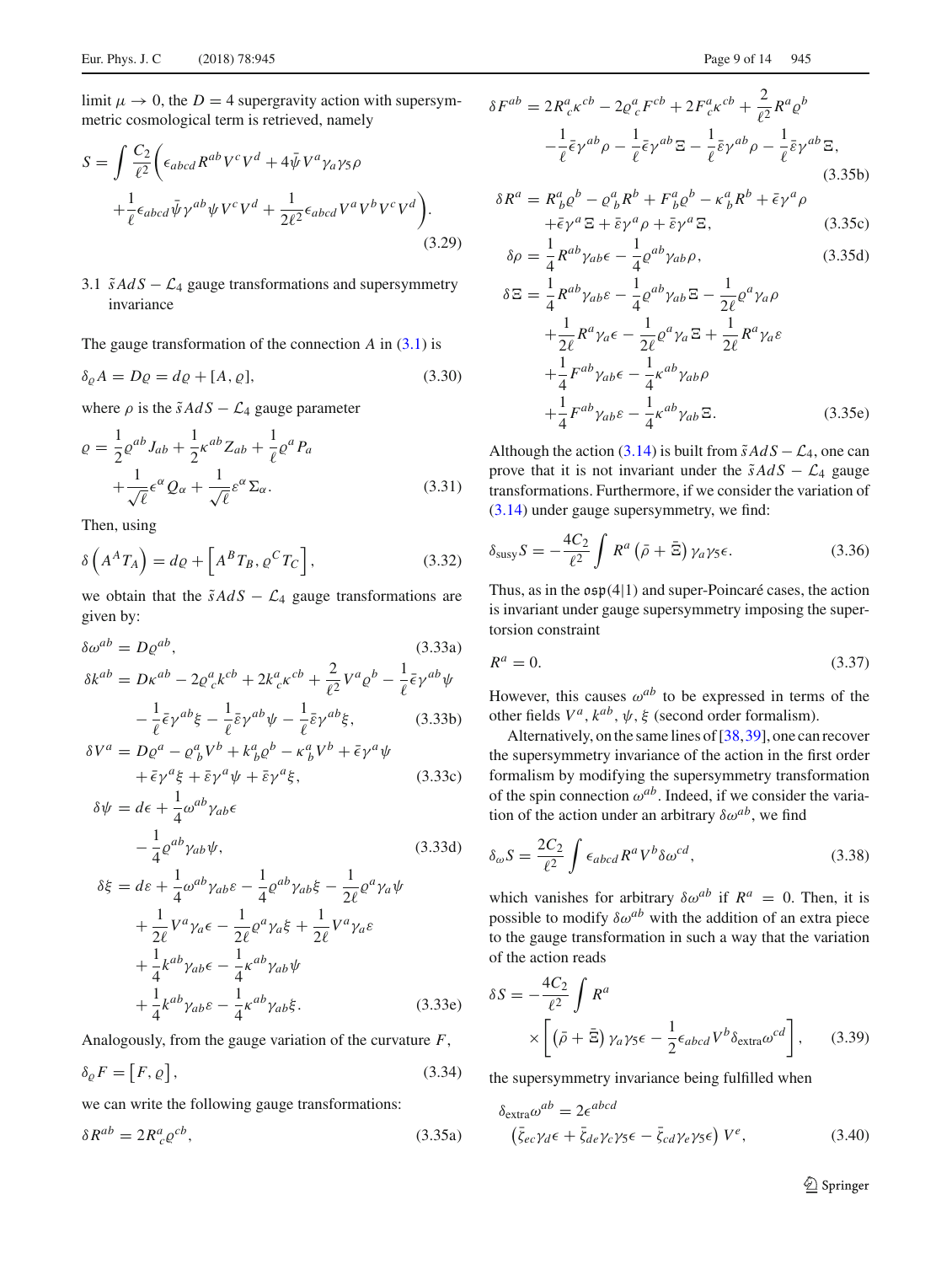$$
\delta\omega^{ab} = 2\epsilon^{abcd} \left( \bar{\zeta}_{ec} \gamma_d \epsilon + \bar{\zeta}_{de} \gamma_c \gamma_5 \epsilon - \bar{\zeta}_{cd} \gamma_e \gamma_5 \epsilon \right) V^e,
$$
\n(3.41a)

$$
\delta k^{ab} = -\frac{1}{\ell} \bar{\epsilon} \gamma^{ab} \psi - \frac{1}{\ell} \bar{\epsilon} \gamma^{ab} \xi, \qquad (3.41b)
$$

$$
\delta V^a = \bar{\epsilon} \gamma^a \psi + \bar{\epsilon} \gamma^a \xi, \qquad (3.41c)
$$

$$
\delta \psi = d\epsilon + \frac{1}{4} \omega^{ab} \gamma_{ab} \epsilon = D\epsilon, \qquad (3.41d)
$$

$$
\delta \xi = \frac{1}{2\ell} V^a \gamma_a \epsilon + \frac{1}{4} k^{ab} \gamma_{ab} \epsilon.
$$
 (3.41e)

Observe that supersymmetry is not a gauge symmetry of the action, and the supersymmetry transformations do not close off-shell, while the  $\tilde{s}AdS - \mathcal{L}_4$  gauge transformations close off-shell by construction.

Finally, note that there is also another kind of supersymmetry (i.e., a supersymmetry-like symmetry), related to the fermionic generator  $\Sigma_{\alpha}$ . The new supersymmetry-like transformations read as follows:

$$
\delta \omega^{ab} = 0,\tag{3.42a}
$$

$$
\delta k^{ab} = -\frac{1}{\ell} \bar{\varepsilon} \gamma^{ab} \psi - \frac{1}{\ell} \bar{\varepsilon} \gamma^{ab} \xi, \qquad (3.42b)
$$

$$
\delta V^a = \bar{\varepsilon} \gamma^a \psi + \bar{\varepsilon} \gamma^a \xi, \qquad (3.42c)
$$

$$
\delta \psi = 0,\tag{3.42d}
$$

$$
\delta \xi = d\varepsilon + \frac{1}{4} \omega^{ab} \gamma_{ab} \varepsilon + \frac{1}{2\ell} V^a \gamma_a \varepsilon + \frac{1}{4} k^{ab} \gamma_{ab} \varepsilon
$$
  
=  $D\varepsilon + \frac{1}{2\ell} V^a \gamma_a \varepsilon + \frac{1}{4} k^{ab} \gamma_{ab} \varepsilon.$  (3.42e)

If we now consider the variation of the action under the new supersymmetry-like transformations, we get:

$$
\delta_{\text{susy-like}} S = -\frac{4C_2}{\ell^2} \int R^a \left( \bar{\rho} + \bar{\Xi} \right) \gamma_a \gamma_5 \varepsilon, \tag{3.43}
$$

which has the same form of (3.36), the only difference relying in the parameter  $\varepsilon$ . Then, one can repeat the procedure described above, obtaining that the action in the

first order formalism is invariant under the following new supersymmetry-like transformations:<sup>6</sup>

$$
\delta\omega^{ab} = 2\epsilon^{abcd} \left( \bar{\zeta}_{ec} \gamma_d \epsilon + \bar{\zeta}_{de} \gamma_c \gamma_5 \epsilon - \bar{\zeta}_{cd} \gamma_e \gamma_5 \epsilon \right) V^e,
$$
\n(3.44a)

$$
\delta k^{ab} = -\frac{1}{\ell} \bar{\varepsilon} \gamma^{ab} \psi - \frac{1}{\ell} \bar{\varepsilon} \gamma^{ab} \xi, \qquad (3.44b)
$$

$$
\delta V^a = \bar{\varepsilon} \gamma^a \psi + \bar{\varepsilon} \gamma^a \xi, \qquad (3.44c)
$$

$$
\delta \psi = 0,\tag{3.44d}
$$

$$
\delta \xi = d\varepsilon + \frac{1}{4} \omega^{ab} \gamma_{ab} \varepsilon + \frac{1}{2\ell} V^a \gamma_a \varepsilon + \frac{1}{4} k^{ab} \gamma_{ab} \varepsilon
$$
  
=  $D\varepsilon + \frac{1}{2\ell} V^a \gamma_a \varepsilon + \frac{1}{4} k^{ab} \gamma_{ab} \varepsilon,$  (3.44e)

being  $\bar{\rho} + \bar{\Xi} = \bar{\zeta}_{ab} V^a V^b$ . Also this supersymmetry-like symmetry is not a gauge symmetry of the action. Further investigation of this symmetry in the context of supergravity theories are currently under analysis (work in progress).

#### **4 Discussion**

The Maxwell and *AdS*–Lorentz algebras of all types, together with their supersymmetric extensions, have found interesting applications in (super)gravity, although the new generators (and the consequent introduced modifications) still require a clearer physical interpretation, particularly concerning the presence of extra fermionic generators in the supersymmetric cases (for some progress achieved in this context, see [55]).

In this paper, driven by the fact that from *Ad S*–Lorentz type (super)algebras one can introduce the cosmological term in (super)gravity in the presence of an extra bosonic generator  $Z_{ab}$  [28,39], we have presented a new supersymmetrization of the *Ad* S–Lorentz algebra  $AdS - \mathcal{L}_4$  of [28]. Compared to previous literature, the novel superalgebra contains two fermionic generators rather than one and, interestingly, it allows for non-abelian charges in the underlying Maxwell algebra (see also [18,20] for non-abelian deformations of Maxwell (super)algebras). Specifically, our new *Ad S*–Lorentz superalgebra (that we called  $\tilde{s}AdS - \mathcal{L}_4$ ) possesses, by construction, a bosonic subalgebra (that is  $AdS$  −  $\mathcal{L}_4$ ) that does not contains any additional generator with respect to the Maxwell algebra  $M$ , recalled in  $(1.3)$ , in such a way that, when contracted, it directly reproduces the Maxwell algebra *M*. In this sense,  $\tilde{s}AdS - \mathcal{L}_4$  could also be viewed as the minimal supersymmetrization of a minimal Maxwell-like

<sup>5</sup> Let us mention that, actually, one could retrieve supersymmetry invariance also by modifying the whole  $\delta(\omega^{ab} + k^{ab})$ , obtaining that the action is invariant under  $\delta(\omega^{ab} + k^{ab})$  =  $2\epsilon^{abcd}\left(\bar{\zeta}_{ec}\gamma_d\epsilon + \bar{\zeta}_{de}\gamma_c\gamma_5\epsilon - \bar{\zeta}_{cd}\gamma_e\gamma_5\epsilon\right)V^e - \frac{1}{\ell}\bar{\epsilon}\gamma^{ab}\psi - \frac{1}{\ell}\bar{\epsilon}\gamma^{ab}\xi,$ together with the other transformations (3.41c) and (3.41e). The transformations we have written in (3.41a), (3.41d), and (3.41b) correspond to a particular choice for  $\delta \omega^{ab}$  and  $\delta k^{ab}$  fulfilling  $\delta (\omega^{ab} + k^{ab}) =$  $2\epsilon^{abcd}\left(\bar{\zeta}_{ec}\gamma_d\epsilon + \bar{\zeta}_{de}\gamma_c\gamma_5\epsilon - \bar{\zeta}_{cd}\gamma_e\gamma_5\epsilon\right)V^e - \frac{1}{\ell}\bar{\epsilon}\gamma^{ab}\psi - \frac{1}{\ell}\bar{\epsilon}\gamma^{ab}\xi.$ 

<sup>6</sup> Again, one could retrieve the invariance also by modifying the whole  $\delta(\omega^{ab} + k^{ab})$ , obtaining  $\delta(\omega^{ab} + k^{ab})$  =  $2\epsilon^{abcd}\left(\bar{\zeta}_{ec}\gamma_d\epsilon + \bar{\zeta}_{de}\gamma_c\gamma_5\epsilon - \bar{\zeta}_{cd}\gamma_e\gamma_5\epsilon\right)V^e - \frac{1}{\ell}\bar{\epsilon}\gamma^{ab}\psi - \frac{1}{\ell}\bar{\epsilon}\gamma^{ab}\xi,$ together with (3.44c), (3.44d), and (3.44e).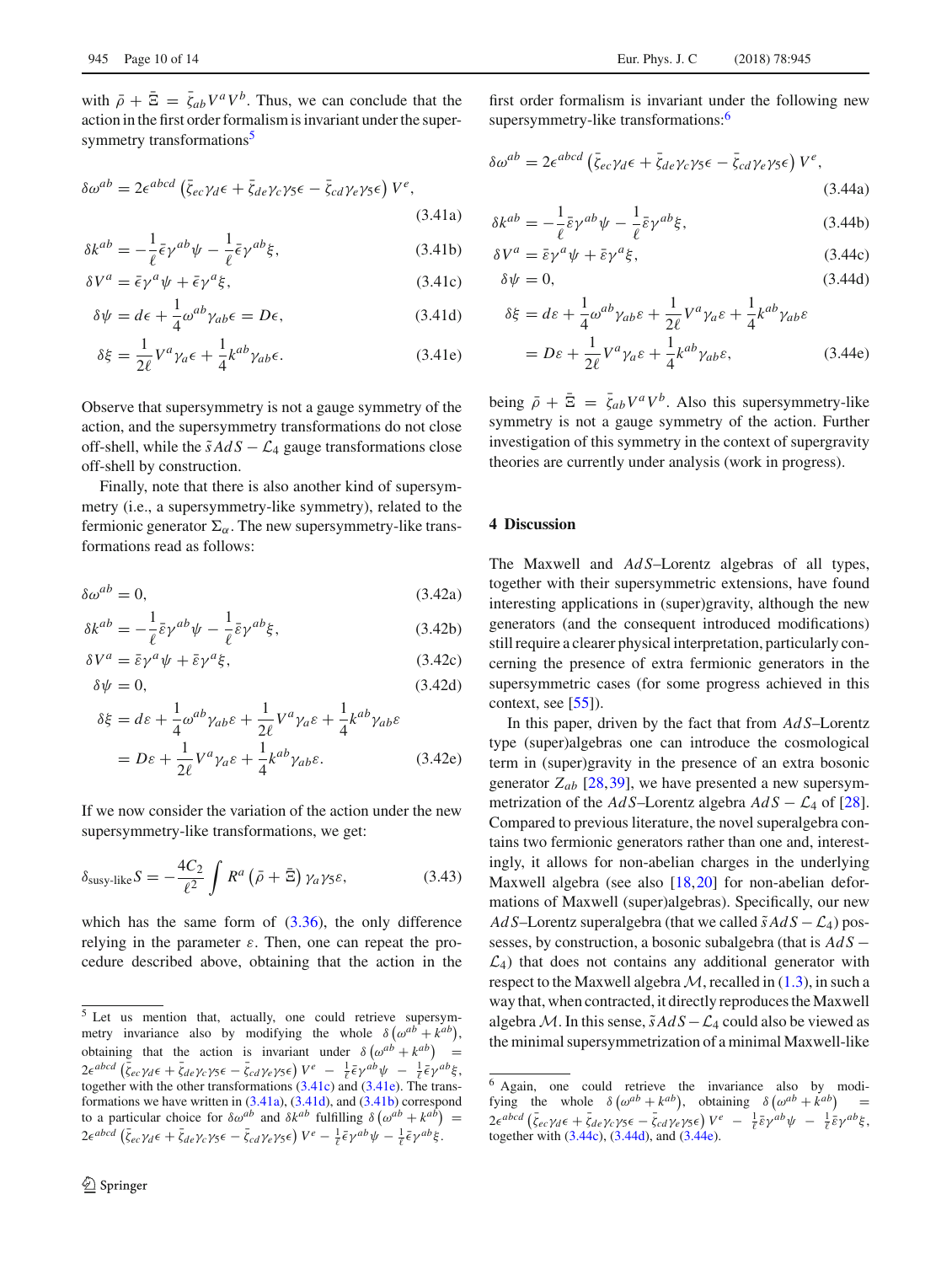algebra in which the bosonic generator  $Z_{ab}$  is non-abelian  $([Z_{ab}, Z_{cd}] = \eta_{bc} Z_{ad} - \eta_{ac} Z_{bd} - \eta_{bd} Z_{ac} + \eta_{ad} Z_{bc})$  and where  $[Z_{ab}, P_c] = \eta_{bc} P_a - \eta_{ac} P_b$ , even if the generators  $Z_{ab}$ , in this case, do not behave as Lorentz generators when considering the supersymmetric extension and the corresponding commutation relations with the fermionic charges.

In particular, we have obtained  $\tilde{s}AdS - \mathcal{L}_4$  as an *S*expansion of the superalgebra  $\mathfrak{osp}(4|1)$ , using the semigroup described by Table 1, and, exploiting some peculiar and useful properties of the abelian semigroup expansion method (on the same lines of [38,39]), we have shown that it allows to construct in a geometric way a  $D = 4$  supergravity model involving a generalized supersymmetric cosmological term. The action we have obtained with this procedure corresponds to a MacDowell–Mansouri like action. Our result is a new supersymmetric extension of [28] involving two fermionic generators. Moreover, we have shown that the final action (omitting the boundary terms) can be rewritten as the Einstein–Hilbert and Rarita–Schwinger action, plus the supersymmetric cosmological term, for a new connection  $\hat{\omega}^{ab} = \omega^{ab} + k^{ab}$  and gravitino  $\hat{\psi} = \psi + \xi$  (that is, a shifted connection and gravitino, respectively). Then, the antisymmetry  $k^{ab} = -k^{ba}$  implies that we are dealing with an Einstein-Cartan geometry (determined by the structure of the  $\tilde{s}AdS - \mathcal{L}_4$  algebra and involving a redefinition of the gravitino 1-form field, since we are working in superspace) with vanishing non-metricity.

Interestingly, in our model the bosonic 1-form field *kab* (associated to  $Z_{ab}$ ) and the spinor 1-form field  $\xi$  (associated to the fermionic charge  $\Sigma$ ) appear not only in the boundary terms but also in the bulk Lagrangian (analogously to what happened in [39] and differently from what happened in [38,56]). In particular, the presence of the fields  $k^{ab}$  and  $\xi$  in the boundary could be useful in the context of the *Ad S*/CFT duality (see [69–74] and references therein). Interestingly, as shown in [4], the introduction of a topological boundary in a bosonic action in four-dimensions is equivalent to the holographic renormalization procedure (for a review of the holographic renormalization, see, for example, [75]) in the *Ad S*/CFT context. Then, we conjecture that the presence of the fields  $k^{ab}$  and  $\xi$  in the boundary would allow to regularize the supergravity action in the holographic renormalization context (some work is in progress on this point). On the other hand, at the purely supergravity level, it was shown, adopting the so-called rheonomic (geometric) approach, that the supersymmetry invariance of different supergravity actions in the presence of a non-trivial boundary of spacetime can be recovered by adding appropriate boundary terms, reproducing MacDowell–Mansouri like actions [62–65]. Then, one could investigate the possibility of obtaining the action (3.14) from the rheonomic approach adopted in [62–65] in the presence of a non-trivial boundary of spacetime, where we conjecture that the presence of the fields  $k^{ab}$  and  $\xi$  in the

boundary would allow to recover the supersymmetry invariance of the action. These analyses could also shed some light on the physical interpretation of the new generators and of the induced modifications in the theory appearing when (Maxwell and) *Ad S*–Lorentz type algebras are considered.

It would also be interesting to carry on an analysis in  $2+1$ dimensions (in the context of Chern–Simons theories), on the same lines of [46], considering the restriction to three dimensions of  $\tilde{s}AdS - \mathcal{L}_4$ .

On the other hand, a possible future development could consist in analyzing N-extended versions of  $\tilde{s}AdS - \mathcal{L}_4$  and constructing *N* -extended supergravity models (also higherdimensional and matter-coupled ones) from the aforementioned *N* -extended superalgebras. In this context, the *S*expansion procedure could play an important role. In fact, as one can see from the results we have obtained in this paper, the *S*-expansion procedure is not only a useful mathematical method to derive new Lie (super)algebras but also a powerful tool in order to construct, within a geometric formulation, a (super)gravity action for an *S*-expanded (super)algebra. This can give rise to many new extensions and generalizations of the results obtained here and in the literature, as well as to a clearer understanding of the algebraic and physical relations among different theories.

**Acknowledgements** D.M.P. acknowledges DI-VRIEA for financial support through Proyecto Postdoctorado 2018 VRIEAPUCV. The authors wish to thank P. Concha and E. Rodríguez for the illuminating discussions.

**Open Access** This article is distributed under the terms of the Creative Commons Attribution 4.0 International License [\(http://creativecomm](http://creativecommons.org/licenses/by/4.0/) [ons.org/licenses/by/4.0/\)](http://creativecommons.org/licenses/by/4.0/), which permits unrestricted use, distribution, and reproduction in any medium, provided you give appropriate credit to the original author(s) and the source, provide a link to the Creative Commons license, and indicate if changes were made. Funded by SCOAP<sup>3</sup>.

#### **Appendix: Conventions and useful formulas**

For the Minkowski metric we adopt the convention  $\eta_{ab} \equiv$  $(-1, 1, 1, 1)$ . The Dirac gamma matrices in four spacetime dimensions are defined through { $\gamma_a$ ,  $\gamma_b$ } = −2 $\eta_{ab}$  and obey the following relations:

$$
[\gamma_a, \gamma_b] = 2\gamma_{ab}, \ \gamma_5 = -\gamma_0 \gamma_1 \gamma_2 \gamma_3, \ \gamma_5^2 = -1, \ \{\gamma_5, \gamma_a\} = 0,
$$
  
\n
$$
[\gamma_5, \gamma_{ab}] = 0, \ \gamma_{ab} \gamma_5 = -\frac{1}{2} \epsilon_{abcd} \gamma^{cd},
$$
  
\n
$$
\gamma_a \gamma_b = \gamma_{ab} - \eta_{ab}, \ \gamma^{ab} \gamma_{cd} = \epsilon^{ab}_{cd} \gamma_5 - 4\delta^{[a}_{[c} \gamma^{b]}_{d]}
$$
  
\n
$$
-2\delta^{ab}_{cd}, \ \gamma^{ab} \gamma^c = 2\gamma^{[a} \delta^{b]}_{c} - \epsilon^{abcd} \gamma_5 \gamma_d,
$$
  
\n
$$
\gamma^c \gamma^{ab} = -2\gamma^{[a} \delta^{b]}_{c} - \epsilon^{abcd} \gamma_5 \gamma_d, \ \gamma_m \gamma^{ab} \gamma^m = 0,
$$
  
\n
$$
\gamma_{ab} \gamma_m \gamma^{ab} = 0, \ \gamma_{ab} \gamma_{cd} \gamma^{ab} = 4\gamma_{cd}, \ \gamma_m \gamma^a \gamma^m = -2\gamma^a.
$$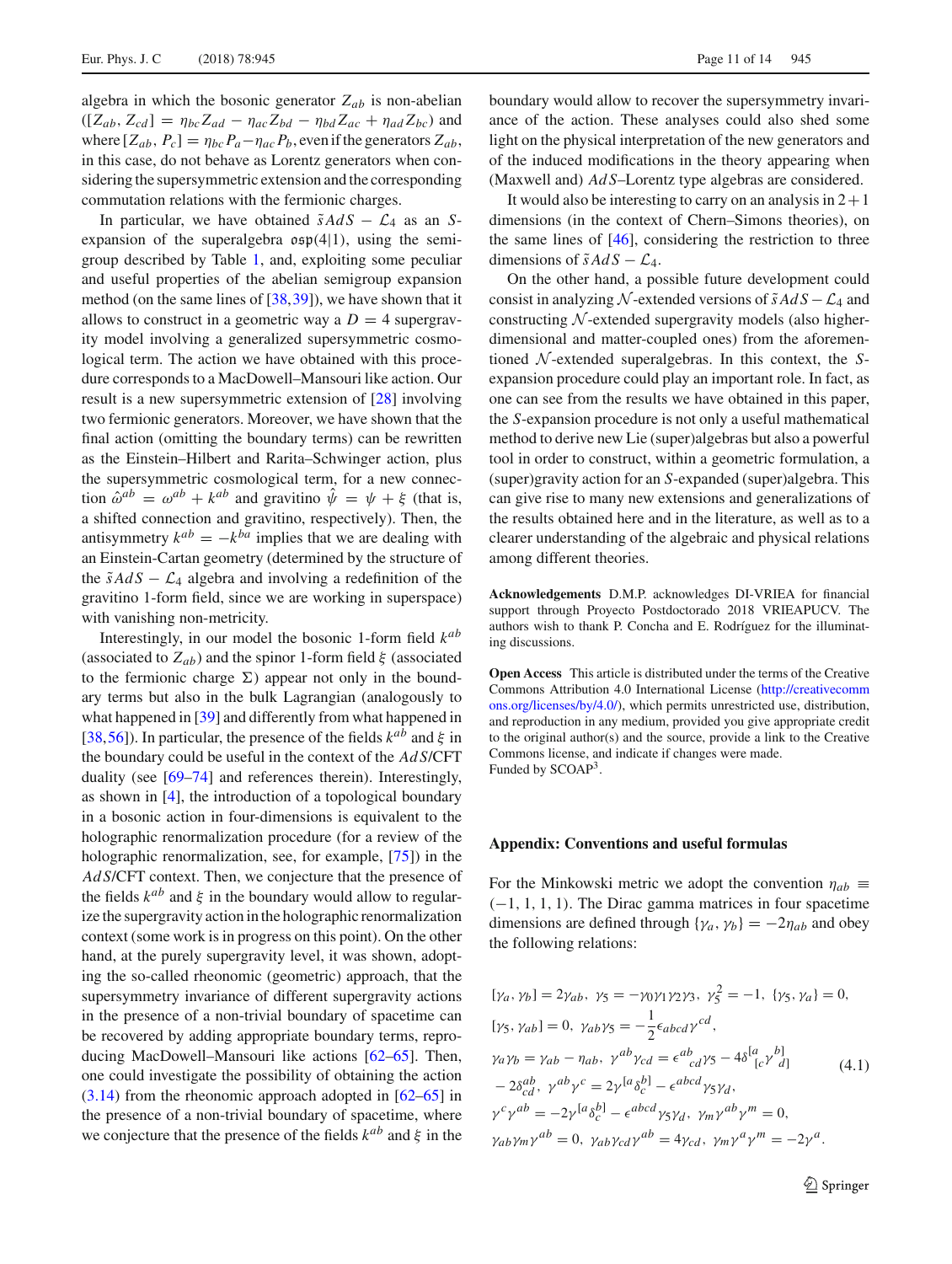Furthermore, we have

$$
(C\gamma_a)^T = C\gamma_a, (C\gamma_{ab})^T = C\gamma_{ab}, (C\gamma_5)^T = -C\gamma_5,
$$
  

$$
(C\gamma_5\gamma_a)^T = -C\gamma_5\gamma_a, (4.2)
$$

where  $C(C^T = -C)$  is the charge conjugation matrix. For a generic Majorana spinor *p*-form  $\eta$  ( $\bar{\eta} = \eta^T C$ ) and a generic Majorana spinor *q*-form  $\chi$  ( $\bar{\chi} = \chi^T C$ ), the following identities hold:

$$
\begin{aligned}\n\bar{\eta}\chi &= (-1)^{pq}\bar{\chi}\eta, & \bar{\eta}S\chi &= -(-1)^{pq}\bar{\chi}S\eta, \\
\bar{\eta}A\chi &= (-1)^{pq}\bar{\chi}A\eta,\n\end{aligned} \tag{4.3}
$$

where *S* and *A* are symmetric and a antisymmetric matrices, respectively. Finally, in  $\mathcal{N} = 1$ ,  $D = 4$  we can write the following relevant Fierz identities:

$$
\psi \bar{\psi} = \frac{1}{2} \gamma_a \bar{\psi} \gamma^a \psi - \frac{1}{8} \gamma_{ab} \bar{\psi} \gamma^{ab} \psi,
$$
  
\n
$$
\gamma_a \psi \bar{\psi} \gamma^a \psi = 0,
$$
  
\n
$$
\gamma_{ab} \psi \bar{\psi} \gamma^{ab} \psi = 0,
$$
  
\n
$$
\gamma_{ab} \psi \bar{\psi} \gamma^a \psi = \psi \bar{\psi} \gamma_b \psi.
$$
  
\n(4.4)

### **References**

- 1. J. Frieman, M. Turner, D. Huterer, Dark energy and the accelerating universe. Ann. Rev. Astron. Astrophys. **46**, 385 (2008). [https://doi.org/10.1146/annurev.astro.46.060407.145243.](https://doi.org/10.1146/annurev.astro.46.060407.145243) [arXiv:0803.0982](http://arxiv.org/abs/0803.0982) [astro-ph]
- 2. T. Padmanabhan, Dark energy and its implications for gravity. Adv. Sci. Lett. **2**, 174 (2009). [https://doi.org/10.1166/asl.2009.](https://doi.org/10.1166/asl.2009.1024) [1024.](https://doi.org/10.1166/asl.2009.1024) [arXiv:0807.2356](http://arxiv.org/abs/0807.2356) [gr-qc]
- 3. S.W. MacDowell, F. Mansouri, Unified geometric theory of gravity and supergravity. Phys. Rev. Lett. **38**, 739 (1977). Erratum: [Phys. Rev. Lett. **38**, 1376 (1977)]. [https://doi.org/10.1103/PhysRevLett.](https://doi.org/10.1103/PhysRevLett.38.1376) [38.1376,](https://doi.org/10.1103/PhysRevLett.38.1376) <https://doi.org/10.1103/PhysRevLett.38.739>
- 4. O. Miskovic, R. Olea, Topological regularization and selfduality in four-dimensional anti-de Sitter gravity. Phys. Rev. D **79**, 124020 (2009). [https://doi.org/10.1103/PhysRevD.79.124020.](https://doi.org/10.1103/PhysRevD.79.124020) [arXiv:0902.2082](http://arxiv.org/abs/0902.2082) [hep-th]
- 5. O. Miskovic, R. Olea, M. Tsoukalas, Renormalized AdS action and critical gravity. JHEP **1408**, 108 (2014). [https://doi.org/10.1007/](https://doi.org/10.1007/JHEP08(2014)108) [JHEP08\(2014\)108.](https://doi.org/10.1007/JHEP08(2014)108) [arXiv:1404.5993](http://arxiv.org/abs/1404.5993) [hep-th]
- 6. D.Z. Freedman, A. Van Proeyen, *Supergravity* (Cambridge University Press, Cambridge, 2012)
- 7. M. Kaku, P.K. Townsend, P. van Nieuwenhuizen, Gauge theory of the conformal and superconformal group. Phys. Lett. B **69**, 304– 308 (1977)
- 8. S. Ferrara, M. Kaku, P.K. Townsend, P. van Nieuwenhuizen, Unified field theories with  $U(N)$  internal symmetries: gauging the superconformal group. Nucl. Phys. B **129**, 125 (1977)
- 9. M. Kaku, P.K. Townsend, Poincaré supergravity as broken superconformal gravity. Phys. Lett. B **76**, 54 (1978)
- 10. M. Kaku, P.K. Townsend, P. van Nieuwenhuizen, Properties of conformal supergravity. Phys. Rev. D **17**, 3179 (1978)
- 11. R. Haag, J.T. Lopuszanski, M. Sohnius, All possible generators of supersymmetries of the *S*-matrix. Nucl. Phys. B **88**, 257 (1975). [https://doi.org/10.1016/0550-3213\(75\)90279-5](https://doi.org/10.1016/0550-3213(75)90279-5)
- 12. H. Bacry, P. Combe, J.L. Richard, Group-theoretical analysis of elementary particles in an external electromagnetic field. 1. The

relativistic particle in a constant and uniform field. Nuovo Cim. A **67**, 267 (1970). <https://doi.org/10.1007/BF02725178>

- 13. R. Schrader, The Maxwell group and the quantum theory of particles in classical homogeneous electromagnetic fields. Fortsch. Phys. **20**, 701 (1972). <https://doi.org/10.1002/prop.19720201202>
- 14. J. Beckers, V. Hussin, Minimal electromagnetic coupling schemes. II. Relativistic and nonrelativistic Maxwell groups. J. Math. Phys. **24**, 1295 (1983). <https://doi.org/10.1063/1.525811>
- 15. D.V. Soroka, V.A. Soroka, Tensor extension of the Poincaré algebra. Phys. Lett. B **607**, 302 (2005). [https://doi.org/10.1016/j.](https://doi.org/10.1016/j.physletb.2004.12.075) [physletb.2004.12.075.](https://doi.org/10.1016/j.physletb.2004.12.075) [arXiv:hep-th/0410012](http://arxiv.org/abs/hep-th/0410012)
- 16. S. Bonanos, J. Gomis, A note on the Chevalley–Eilenberg cohomology for the Galilei and Poincare algebras. J. Phys. A **42**, 145206 (2009). [https://doi.org/10.1088/1751-8113/42/14/](https://doi.org/10.1088/1751-8113/42/14/145206) [145206.](https://doi.org/10.1088/1751-8113/42/14/145206) [arXiv:0808.2243](http://arxiv.org/abs/0808.2243) [hep-th]
- 17. S. Bonanos, J. Gomis, Infinite sequence of poincare group extensions: structure and dynamics. J. Phys. A **43**, 015201 (2010). [https://doi.org/10.1088/1751-8113/43/1/015201.](https://doi.org/10.1088/1751-8113/43/1/015201) [arXiv:0812.4140](http://arxiv.org/abs/0812.4140) [hep-th]
- 18. J. Gomis, K. Kamimura, J. Lukierski, Deformations of Maxwell algebra and their dynamical realizations. JHEP **0908**, 039 (2009). [https://doi.org/10.1088/1126-6708/2009/08/](https://doi.org/10.1088/1126-6708/2009/08/039) [039.](https://doi.org/10.1088/1126-6708/2009/08/039) [arXiv:0906.4464](http://arxiv.org/abs/0906.4464) [hep-th]
- 19. J. Gomis, K. Kamimura, J. Lukierski, Deformed Maxwell algebras and their realizations. AIP Conf. Proc. **1196**, 124 (2009). [https://](https://doi.org/10.1063/1.3284373) [doi.org/10.1063/1.3284373.](https://doi.org/10.1063/1.3284373) [arXiv:0910.0326](http://arxiv.org/abs/0910.0326) [hep-th]
- 20. S. Bonanos, J. Gomis, K. Kamimura, J. Lukierski, Deformations of Maxwell superalgebras and their applications. J. Math. Phys. **51**, 102301 (2010). [https://doi.org/10.1063/1.3492928.](https://doi.org/10.1063/1.3492928) [arXiv:1005.3714](http://arxiv.org/abs/1005.3714) [hep-th]
- 21. G.W. Gibbons, J. Gomis, C.N. Pope, Deforming the Maxwell–Sim algebra. Phys. Rev. D **82**, 065002 (2010). [https://doi.org/10.1103/](https://doi.org/10.1103/PhysRevD.82.065002) [PhysRevD.82.065002.](https://doi.org/10.1103/PhysRevD.82.065002) [arXiv:0910.3220](http://arxiv.org/abs/0910.3220) [hep-th]
- 22. P.K. Concha, R. Durka, N. Merino, E.K. Rodríguez, New family of Maxwell like algebras. Phys. Lett. B **759**, 507 (2016). [https://doi.](https://doi.org/10.1016/j.physletb.2016.06.016) [org/10.1016/j.physletb.2016.06.016.](https://doi.org/10.1016/j.physletb.2016.06.016) [arXiv:1601.06443](http://arxiv.org/abs/1601.06443) [hep-th]
- 23. J. Gomis, A. Kleinschmidt, On free Lie algebras and particles in electro-magnetic fields. JHEP **1707**, 085 (2017). [https://doi.org/](https://doi.org/10.1007/JHEP07(2017)085) [10.1007/JHEP07\(2017\)085.](https://doi.org/10.1007/JHEP07(2017)085) [arXiv:1705.05854](http://arxiv.org/abs/1705.05854) [hep-th]
- 24. J. Gomis, A. Kleinschmidt, J. Palmkvist, Symmetries of *M*-theory and free Lie superalgebras. [arXiv:1809.09171](http://arxiv.org/abs/1809.09171) [hep-th]
- 25. J.A. de Azcarraga, K. Kamimura, J. Lukierski, Generalized cosmological term from Maxwell symmetries. Phys. Rev. D **83**, 124036 (2011). [https://doi.org/10.1103/PhysRevD.83.124036.](https://doi.org/10.1103/PhysRevD.83.124036) [arXiv:1012.4402](http://arxiv.org/abs/1012.4402) [hep-th]
- 26. D.V. Soroka, V.A. Soroka, Semi-simple extension of the (super) Poincaré algebra. Adv. High Energy Phys. **2009**, 234147 (2009). [https://doi.org/10.1155/2009/234147.](https://doi.org/10.1155/2009/234147) [arXiv:hep-th/0605251](http://arxiv.org/abs/hep-th/0605251)
- 27. R. Durka, J. Kowalski-Glikman, M. Szczachor, Gauged AdS–Maxwell algebra and gravity. Mod. Phys. Lett. A **26**, 2689 (2011). [https://doi.org/10.1142/S0217732311037078.](https://doi.org/10.1142/S0217732311037078) [arXiv:1107.4728](http://arxiv.org/abs/1107.4728) [hep-th]
- 28. P. Salgado, S. Salgado, so(*<sup>D</sup>* <sup>−</sup> <sup>1</sup>, <sup>1</sup>) <sup>⊗</sup> so(*<sup>D</sup>* <sup>−</sup> <sup>1</sup>, <sup>2</sup>) algebras and gravity. Phys. Lett. B **728**, 5 (2014). [https://doi.org/10.1016/j.](https://doi.org/10.1016/j.physletb.2013.11.009) [physletb.2013.11.009](https://doi.org/10.1016/j.physletb.2013.11.009)
- 29. J. Díaz, O. Fierro, F. Izaurieta, N. Merino, E. Rodríguez, P. Salgado, O. Valdivia, A generalized action for  $(2 + 1)$ -dimensional Chern– Simons gravity. J. Phys. A **45**, 255207 (2012). [https://doi.org/10.](https://doi.org/10.1088/1751-8113/45/25/255207) [1088/1751-8113/45/25/255207.](https://doi.org/10.1088/1751-8113/45/25/255207) [arXiv:1311.2215](http://arxiv.org/abs/1311.2215) [gr-qc]
- 30. J.A. de Azcarraga, J.M. Izquierdo, M. Picon, O. Varela, Generating Lie and gauge free differential (super)algebras by expanding Maurer–Cartan forms and Chern–Simons supergravity. Nucl. Phys. B **662**, 185 (2003). [https://doi.org/10.1016/](https://doi.org/10.1016/S0550-3213(03)00342-0) [S0550-3213\(03\)00342-0.](https://doi.org/10.1016/S0550-3213(03)00342-0) [arXiv:hep-th/0212347](http://arxiv.org/abs/hep-th/0212347)
- 31. F. Izaurieta, E. Rodríguez, P. Salgado, Expanding Lie (super)algebras through Abelian semigroups. J. Math.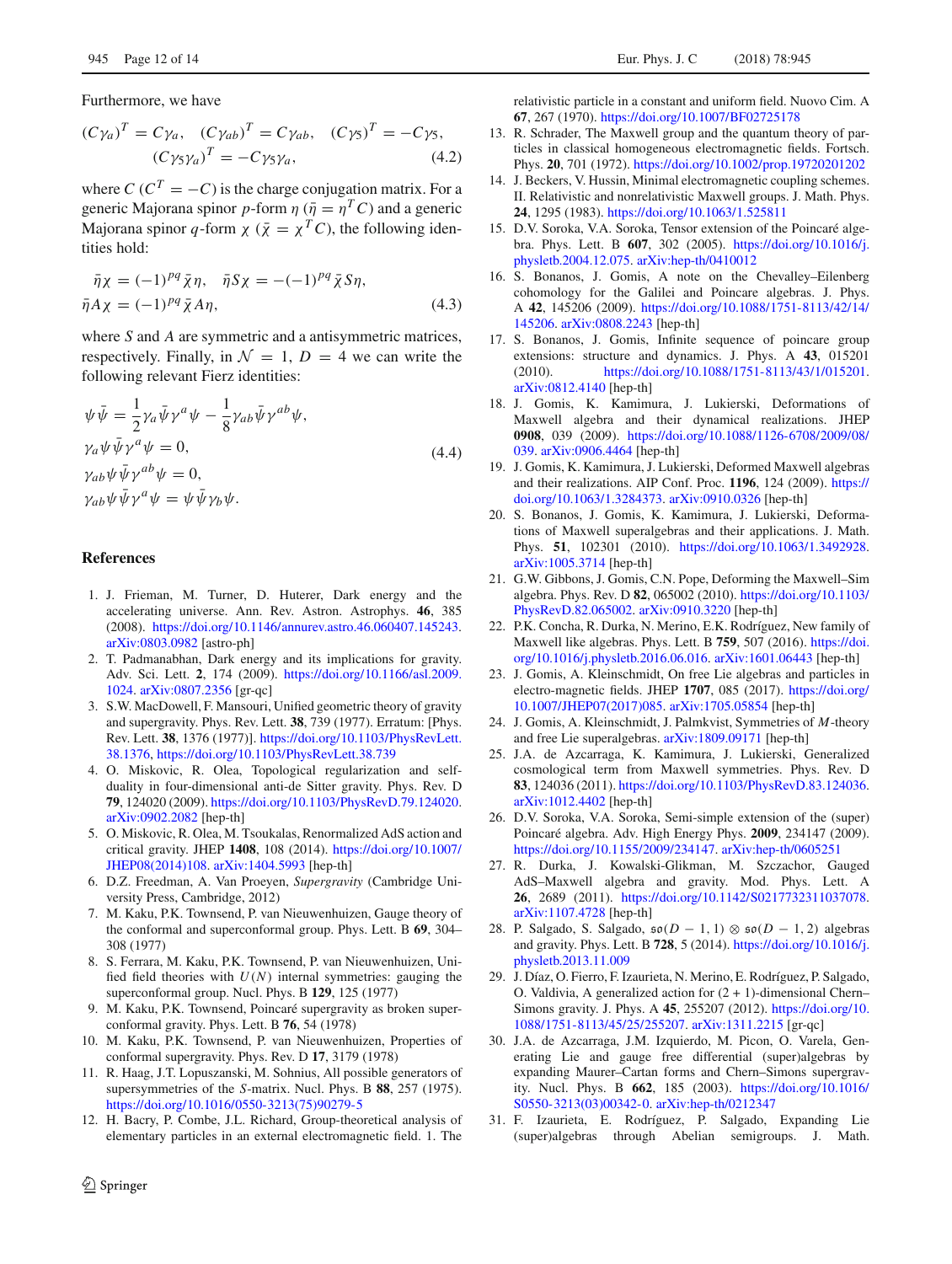Phys. **47**, 123512 (2006). [https://doi.org/10.1063/1.2390659.](https://doi.org/10.1063/1.2390659) [arXiv:hep-th/0606215](http://arxiv.org/abs/hep-th/0606215)

- 32. F. Izaurieta, E. Rodríguez, P. Salgado, Eleven-dimensional gauge theory for the *M* algebra as an Abelian semigroup expansion of osp(32|1). Eur. Phys. J. C **54**, 675 (2008). [https://doi.org/10.1140/](https://doi.org/10.1140/epjc/s10052-008-0540-7) [epjc/s10052-008-0540-7.](https://doi.org/10.1140/epjc/s10052-008-0540-7) [arXiv:hep-th/0606225](http://arxiv.org/abs/hep-th/0606225)
- 33. F. Izaurieta, E. Rodríguez, P. Minning, P. Salgado, A. Pérez, Standard general relativity from Chern–Simons gravity. Phys. Lett. B **678**, 213 (2009). [https://doi.org/10.1016/j.physletb.2009.06.017.](https://doi.org/10.1016/j.physletb.2009.06.017) [arXiv:0905.2187](http://arxiv.org/abs/0905.2187) [hep-th]
- 34. P.K. Concha, D.M. Peñafiel, E.K. Rodríguez, P. Salgado, Evendimensional general relativity from Born–Infeld gravity. Phys. Lett. B **725**, 419 (2013). [https://doi.org/10.1016/j.physletb.2013.](https://doi.org/10.1016/j.physletb.2013.07.019) [07.019.](https://doi.org/10.1016/j.physletb.2013.07.019) [arXiv:1309.0062](http://arxiv.org/abs/1309.0062) [hep-th]
- 35. O. Fierro, F. Izaurieta, P. Salgado, O. Valdivia, Minimal AdS– Lorentz supergravity in three-dimensions. [arXiv:1401.3697](http://arxiv.org/abs/1401.3697) [hepth]
- 36. P.K. Concha, D.M. Peñafiel, E.K. Rodríguez, P. Salgado, Chern– Simons and Born–Infeld gravity theories and Maxwell algebras type. Eur. Phys. J. C **74**, 2741 (2014). [https://doi.org/10.1140/epjc/](https://doi.org/10.1140/epjc/s10052-014-2741-6) [s10052-014-2741-6.](https://doi.org/10.1140/epjc/s10052-014-2741-6) [arXiv:1402.0023](http://arxiv.org/abs/1402.0023) [hep-th]
- 37. P.K. Concha, D.M. Peñafiel, E.K. Rodríguez, P. Salgado, Generalized Poincaré algebras and Lovelock–Cartan gravity theory. Phys. Lett. B **742**, 310 (2015). [https://doi.org/10.1016/j.physletb.2015.](https://doi.org/10.1016/j.physletb.2015.01.038) [01.038.](https://doi.org/10.1016/j.physletb.2015.01.038) [arXiv:1405.7078](http://arxiv.org/abs/1405.7078) [hep-th]
- 38. P.K. Concha, E.K. Rodríguez,  $N = 1$  supergravity and Maxwell superalgebras. JHEP **1409**, 090 (2014). [https://doi.org/10.1007/](https://doi.org/10.1007/JHEP09(2014)090) [JHEP09\(2014\)090.](https://doi.org/10.1007/JHEP09(2014)090) [arXiv:1407.4635](http://arxiv.org/abs/1407.4635) [hep-th]
- 39. P.K. Concha, E.K. Rodríguez, P. Salgado, Generalized supersymmetric cosmological term in  $N = 1$  supergravity. JHEP **1508**, 009 (2015). [https://doi.org/10.1007/JHEP08\(2015\)009.](https://doi.org/10.1007/JHEP08(2015)009) [arXiv:1504.01898](http://arxiv.org/abs/1504.01898) [hep-th]
- 40. P.K. Concha, R. Durka, C. Inostroza, N. Merino, E.K. Rodríguez, Pure Lovelock gravity and Chern–Simons theory. Phys. Rev. D **94**(2), 024055 (2016). [https://doi.org/10.1103/PhysRevD.94.](https://doi.org/10.1103/PhysRevD.94.024055) [024055.](https://doi.org/10.1103/PhysRevD.94.024055) [arXiv:1603.09424](http://arxiv.org/abs/1603.09424) [hep-th]
- 41. P.K. Concha, N. Merino, E.K. Rodríguez, Lovelock gravities from Born–Infeld gravity theory. Phys. Lett. B **765**, 395 (2017). [https://](https://doi.org/10.1016/j.physletb.2016.09.008) [doi.org/10.1016/j.physletb.2016.09.008.](https://doi.org/10.1016/j.physletb.2016.09.008) [arXiv:1606.07083](http://arxiv.org/abs/1606.07083) [hepth<sub>1</sub>
- 42. P.K. Concha, O. Fierro, E.K. Rodríguez, Inönü–Wigner contraction and  $D = 2 + 1$  supergravity. Eur. Phys. J. C 77(1), 48 (2017). [https://doi.org/10.1140/epjc/s10052-017-4615-1.](https://doi.org/10.1140/epjc/s10052-017-4615-1) [arXiv:1611.05018](http://arxiv.org/abs/1611.05018) [hep-th]
- 43. R. Caroca, P. Concha, E. Rodríguez, P. Salgado-Rebolledo, Generalizing the bms<sub>3</sub> and 2D-conformal algebras by expanding the Virasoro algebra. Nucl. Phys. B **934**(3), 240 (2018). [https://doi.](https://doi.org/10.1016/j.nuclphysb.2018.07.005) [org/10.1016/j.nuclphysb.2018.07.005.](https://doi.org/10.1016/j.nuclphysb.2018.07.005) [arXiv:1707.07209](http://arxiv.org/abs/1707.07209) [hep-th]
- 44. R. Caroca, P. Concha, O. Fierro, E. Rodríguez, P. Salgado-Rebolledo, Generalized Chern–Simons higher-spin gravity theories in three dimensions. Nucl. Phys. B **934**, 240 (2018). [https://doi.](https://doi.org/10.1016/j.nuclphysb.2018.07.005) [org/10.1016/j.nuclphysb.2018.07.005.](https://doi.org/10.1016/j.nuclphysb.2018.07.005) [arXiv:1712.09975](http://arxiv.org/abs/1712.09975) [hep-th]
- 45. P. Concha, N. Merino, O. Miskovic, E. Rodríguez, P. Salgado-Rebolledo, O. Valdivia, Extended asymptotic symmetries of threedimensional gravity in flat space. JHEP **1810**, 079 (2018). [https://](https://doi.org/10.1007/JHEP10(2018)079) [doi.org/10.1007/JHEP10\(2018\)079.](https://doi.org/10.1007/JHEP10(2018)079) [arXiv:1805.08834](http://arxiv.org/abs/1805.08834) [hep-th]
- 46. P. Concha, D.M. Peñafiel, E. Rodríguez, On the Maxwell supergravity and flat limit in 2+1 dimensions. Phys. Lett. B **785**, 247–253 (2018). [https://doi.org/10.1016/j.physletb.2018.08.050.](https://doi.org/10.1016/j.physletb.2018.08.050) [arXiv:1807.00194](http://arxiv.org/abs/1807.00194) [hep-th]
- 47. S. Bonanos, J. Gomis, K. Kamimura, J. Lukierski, Maxwell superalgebra and superparticle in constant gauge badkgrounds. Phys. Rev. Lett. **104**, 090401 (2010). [https://doi.org/10.1103/](https://doi.org/10.1103/PhysRevLett.104.090401) [PhysRevLett.104.090401.](https://doi.org/10.1103/PhysRevLett.104.090401) [arXiv:0911.5072](http://arxiv.org/abs/0911.5072) [hep-th]
- 48. J.A. de Azcarraga, J.M. Izquierdo, J. Lukierski, M. Woronowicz, Generalizations of Maxwell (super)algebras by the expansion

method. Nucl. Phys. B **869**, 303 (2013). [https://doi.org/10.1016/j.](https://doi.org/10.1016/j.nuclphysb.2012.12.008) [nuclphysb.2012.12.008.](https://doi.org/10.1016/j.nuclphysb.2012.12.008) [arXiv:1210.1117](http://arxiv.org/abs/1210.1117) [hep-th]

- 49. P.K. Concha, E.K. Rodríguez, Maxwell superalgebras and abelian semigroup expansion. Nucl. Phys. B **886**, 1128 (2014). [https://doi.](https://doi.org/10.1016/j.nuclphysb.2014.07.022) [org/10.1016/j.nuclphysb.2014.07.022.](https://doi.org/10.1016/j.nuclphysb.2014.07.022) [arXiv:1405.1334](http://arxiv.org/abs/1405.1334) [hep-th]
- 50. R. D'Auria, P. Fré, Geometric supergravity in  $d = 11$  and its hidden supergroup. Nucl. Phys. B**201**, 101 (1982). Erratum: [Nucl. Phys. B **206**, 496 (1982)]. [https://doi.org/10.1016/0550-3213\(82\)90376-5,](https://doi.org/10.1016/0550-3213(82)90376-5) [https://doi.org/10.1016/0550-3213\(82\)90281-4](https://doi.org/10.1016/0550-3213(82)90281-4)
- 51. M.B. Green, Supertranslations, superstrings and Chern–Simons forms. Phys. Lett. B **223**, 157 (1989). [https://doi.org/10.1016/](https://doi.org/10.1016/0370-2693(89)90233-5) [0370-2693\(89\)90233-5](https://doi.org/10.1016/0370-2693(89)90233-5)
- 52. L. Andrianopoli, R. D'Auria, L. Ravera, Hidden gauge structure of supersymmetric free differential algebras. JHEP **1608**, 095 (2016). [https://doi.org/10.1007/JHEP08\(2016\)095.](https://doi.org/10.1007/JHEP08(2016)095) [arXiv:1606.07328](http://arxiv.org/abs/1606.07328) [hep-th]
- 53. L. Andrianopoli, R. D'Auria, L. Ravera, More on the hidden symmetries of 11D supergravity. Phys. Lett. B **772**, 578 (2017). [https://](https://doi.org/10.1016/j.physletb.2017.07.016) [doi.org/10.1016/j.physletb.2017.07.016.](https://doi.org/10.1016/j.physletb.2017.07.016) [arXiv:1705.06251](http://arxiv.org/abs/1705.06251) [hepth]
- 54. D.M. Peñafiel, L. Ravera, On the hidden Maxwell superalgebra underlying  $D = 4$  supergravity. Fortsch. Phys **65**(9), 1700005 (2017). [https://doi.org/10.1002/prop.201700005.](https://doi.org/10.1002/prop.201700005) [arXiv:1701.04234](http://arxiv.org/abs/1701.04234) [hep-th]
- 55. L. Ravera, Hidden role of Maxwell superalgebras in the free differential algebras of  $D = 4$  and  $D = 11$  supergravity. Eur. Phys. J. C **78**(3), 211 (2018). [https://doi.org/10.1140/epjc/](https://doi.org/10.1140/epjc/s10052-018-5673-8) [s10052-018-5673-8.](https://doi.org/10.1140/epjc/s10052-018-5673-8) [arXiv:1801.08860](http://arxiv.org/abs/1801.08860) [hep-th]
- 56. J.A. de Azcarraga, J.M. Izquierdo, Minimal *D* = 4 supergravity from the superMaxwell algebra. Nucl. Phys. B **885**, 34 (2014). [https://doi.org/10.1016/j.nuclphysb.2014.05.007.](https://doi.org/10.1016/j.nuclphysb.2014.05.007) [arXiv:1403.4128](http://arxiv.org/abs/1403.4128) [hep-th]
- 57. P. Salgado, R.J. Szabo, O. Valdivia, Topological gravity and transgression holography. Phys. Rev. D **89**(8), 084077 (2014). [https://](https://doi.org/10.1103/PhysRevD.89.084077) [doi.org/10.1103/PhysRevD.89.084077.](https://doi.org/10.1103/PhysRevD.89.084077) [arXiv:1401.3653](http://arxiv.org/abs/1401.3653) [hep-th]
- 58. S. Hoseinzadeh, A. Rezaei-Aghdam, (2+1)-dimensional gravity from Maxwell and semisimple extension of the Poincaré gauge symmetric models. Phys. Rev. D **90**(8), 084008 (2014). [https://doi.](https://doi.org/10.1103/PhysRevD.90.084008) [org/10.1103/PhysRevD.90.084008.](https://doi.org/10.1103/PhysRevD.90.084008) [\[arXiv:1402.0320](http://arxiv.org/abs/1402.0320) [hep-th]]
- 59. L. Avilés, E. Frodden, J. Gomis, D. Hidalgo, J. Zanelli, Non-relativistic Maxwell Chern–Simons gravity. JHEP **1805**, 047 (2018). [https://doi.org/10.1007/JHEP05\(2018\)047.](https://doi.org/10.1007/JHEP05(2018)047) [arXiv:1802.08453](http://arxiv.org/abs/1802.08453) [hep-th]
- 60. P.K. Concha, O. Fierro, E.K. Rodríguez, P. Salgado, Chern–Simons supergravity in  $D = 3$  and Maxwell superalgebra. Phys. Lett. B **750**, 117 (2015). [https://doi.org/10.1016/j.physletb.2015.09.005.](https://doi.org/10.1016/j.physletb.2015.09.005) [arXiv:1507.02335](http://arxiv.org/abs/1507.02335) [hep-th]
- 61. R. Durka, J. Kowalski-Glikman, M. Szczachor, AdS–Maxwell superalgebra and supergravity. Mod. Phys. Lett. A **27**, 1250023 (2012). [https://doi.org/10.1142/S021773231250023X.](https://doi.org/10.1142/S021773231250023X) [arXiv:1107.5731](http://arxiv.org/abs/1107.5731) [hep-th]
- 62. L. Andrianopoli, R. D'Auria,  $N = 1$  and  $N = 2$  pure supergravities on a manifold with boundary. JHEP **1408**, 012 (2014). [https://doi.](https://doi.org/10.1007/JHEP08(2014)012) [org/10.1007/JHEP08\(2014\)012.](https://doi.org/10.1007/JHEP08(2014)012) [arXiv:1405.2010](http://arxiv.org/abs/1405.2010) [hep-th]
- 63. M.C. Ipinza, P.K. Concha, L. Ravera, E.K. Rodríguez, On the supersymmetric extension of Gauss–Bonnet like gravity. JHEP **1609**, 007 (2016). [https://doi.org/10.1007/JHEP09\(2016\)007.](https://doi.org/10.1007/JHEP09(2016)007) [arXiv:1607.00373](http://arxiv.org/abs/1607.00373) [hep-th]
- 64. A. Banaudi, L. Ravera, Generalized AdS–Lorentz deformed supergravity on a manifold with boundary. Eur. Phys. J. Plus. [arXiv:1803.08738](http://arxiv.org/abs/1803.08738) [hep-th] (accepted)
- 65. P. Concha, L. Ravera, E. Rodríguez, On the supersymmetry invariance of flat supergravity with boundary. [arXiv:1809.07871](http://arxiv.org/abs/1809.07871) [hep-th]
- 66. L. Castellani, *OSp*(1|4) supergravity and its noncommutative extension. Phys. Rev. D **88**(2), 025022 (2013). [https://doi.org/10.](https://doi.org/10.1103/PhysRevD.88.025022) [1103/PhysRevD.88.025022.](https://doi.org/10.1103/PhysRevD.88.025022) [arXiv:1301.1642](http://arxiv.org/abs/1301.1642) [hep-th]